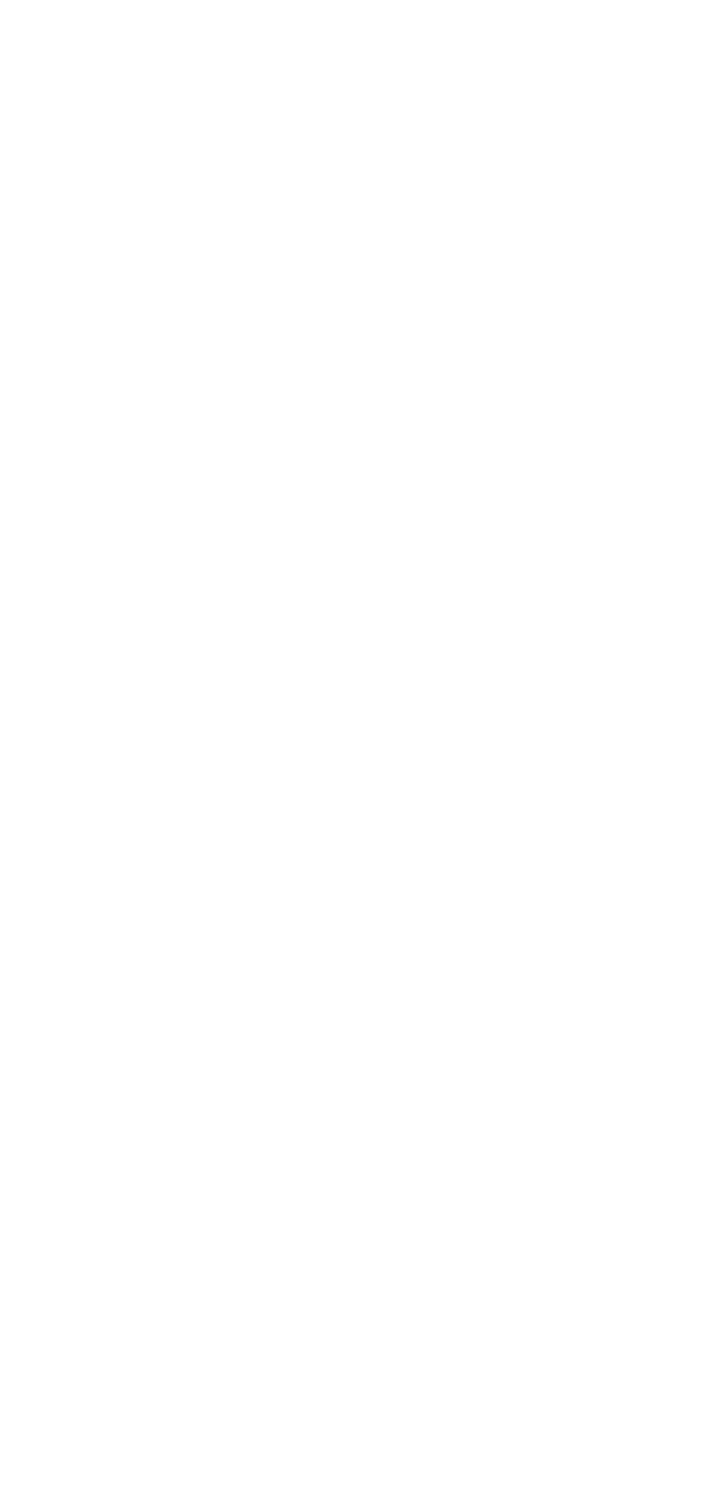## **Invasive Plants Field and Reference Guide:**

An Ecological Perspective of Plant Invaders of Forests and Woodlands

## **Cynthia D. Huebner 1,2 with Cassandra Olson 3 and Heather C. Smith 2**

1 Author for Correspondence (chuebner@fs.fed.us)

2 USDA Forest Service Northern Research Station Morgantown, WV 26505

3 USDA Forest Service Forest Inventory and Analysis Northern Research Station St. Paul, MN 55108

> U.S. Department of Agriculture Forest Service Northeastern Area State and Private Forestry 11 Campus Boulevard, Suite 200 Newtown Square, PA 19073

> > NA-TP-05-04 2004

Supplement 1 July 2006

Supplement 2 May 2008 www.na.fs.fed.us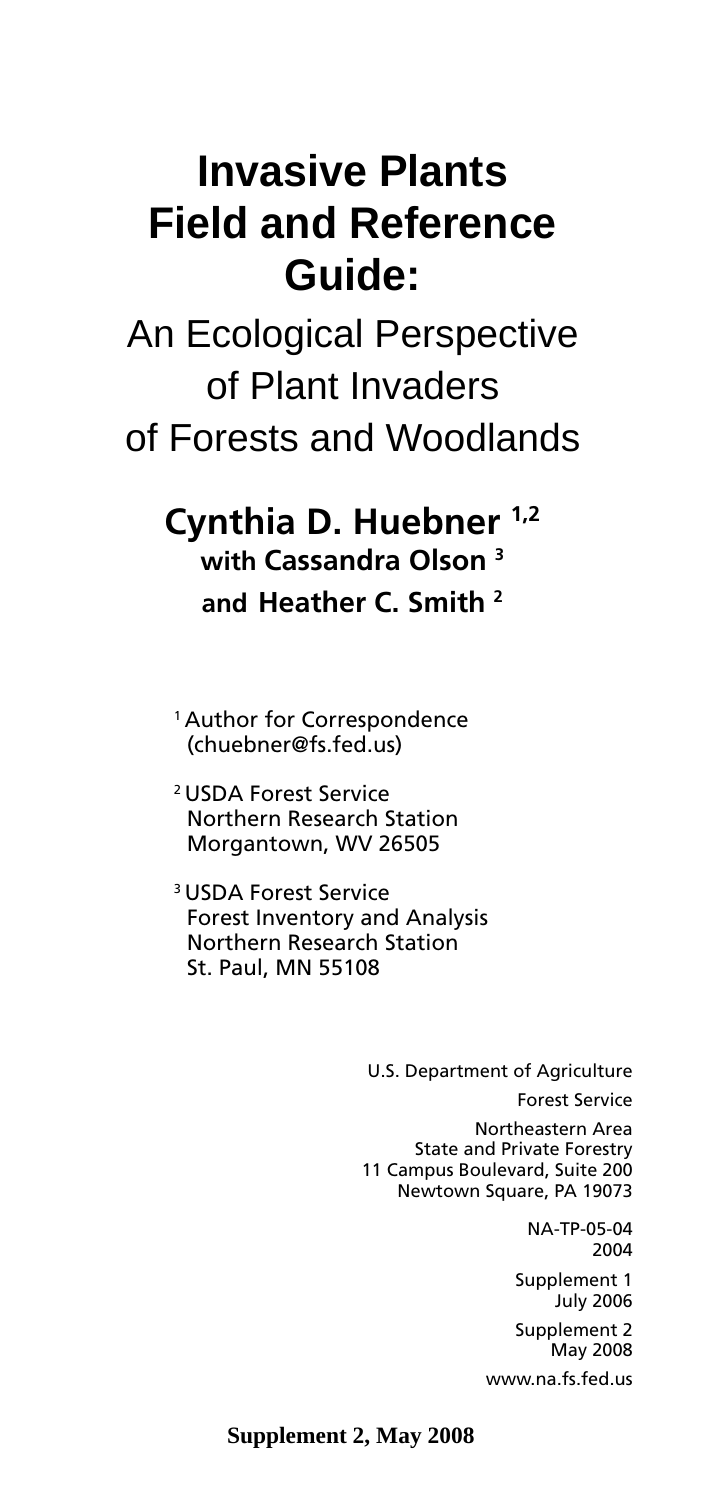All images from www.forestryimages.org and www.invasive.org are copyrighted. Any commercial or other use of the images requires the written permission of the photographer or contact organization, and the University of Georgia.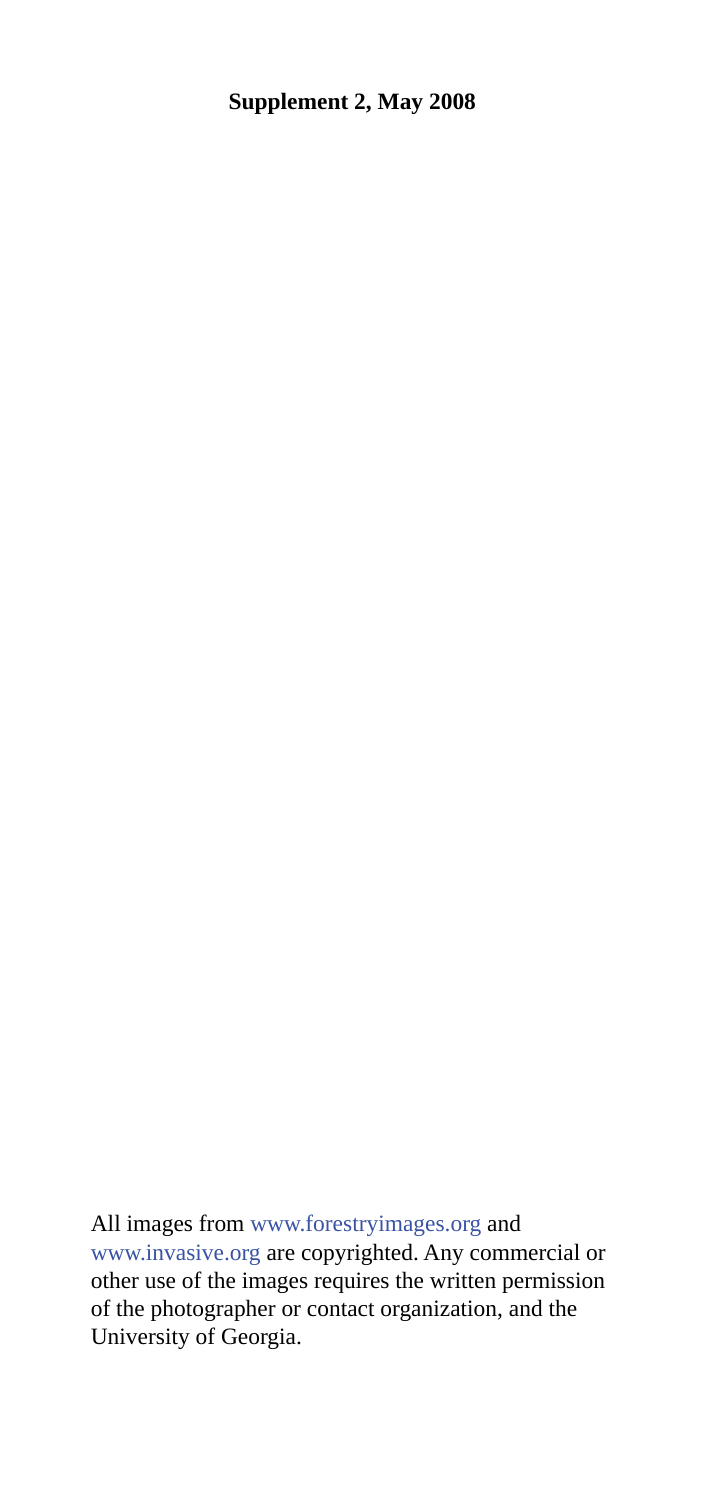#### **Species List By Scientific Name Herbs**

- *Alliaria petiolata* garlic mustard \* *Cirsium arvense* – Canada thistle *Fallopia japonica* – Japanese knotweed *Heracleum mantegazzianum* – giant hogweed
- † *Imperata cylindrica*  cogongrass *Microstegium vimineum* – Japanese stilt grass
- \* *Ranunculus ficaria*  lesser celandine
- \* *Rumex acetosella* sheep sorrel

#### **Vines**

- † *Akebia quinata* chocolate vine *Celastrus orbiculatus* – oriental bittersweet
- \* *Cynanchum louiseae* black swallow-wort *Lonicera japonic*a – Japanese honeysuckle *Polygonum perfoliatum* – mile-a-minute weed *Pueraria montana* var. *lobata* – kudzu vine
- † *Vinca minor* common periwinkle

#### **Shrubs**

*Berberis thunbergii* – Japanese barberry *Elaeagnus umbellata* – autumn olive

- \* *Euonymus alatus* winged burning bush
- † *Ligustrum sinense* Chinese privet *Lonicera maackii* – amur honeysuckle, bush honeysuckle *Rhamnus cathartica* – common buckthorn *Rosa multiflora* – multiflora rose

#### **Trees**

*Acer platanoides* – Norway maple *Ailanthus altissima* – tree of heaven † *Pyrus calleryana* – callery pear

<sup>\*</sup> Denotes new species added in Supplement 1, July 2006.

<sup>†</sup> Denotes new species added in Supplement 2, May 2008.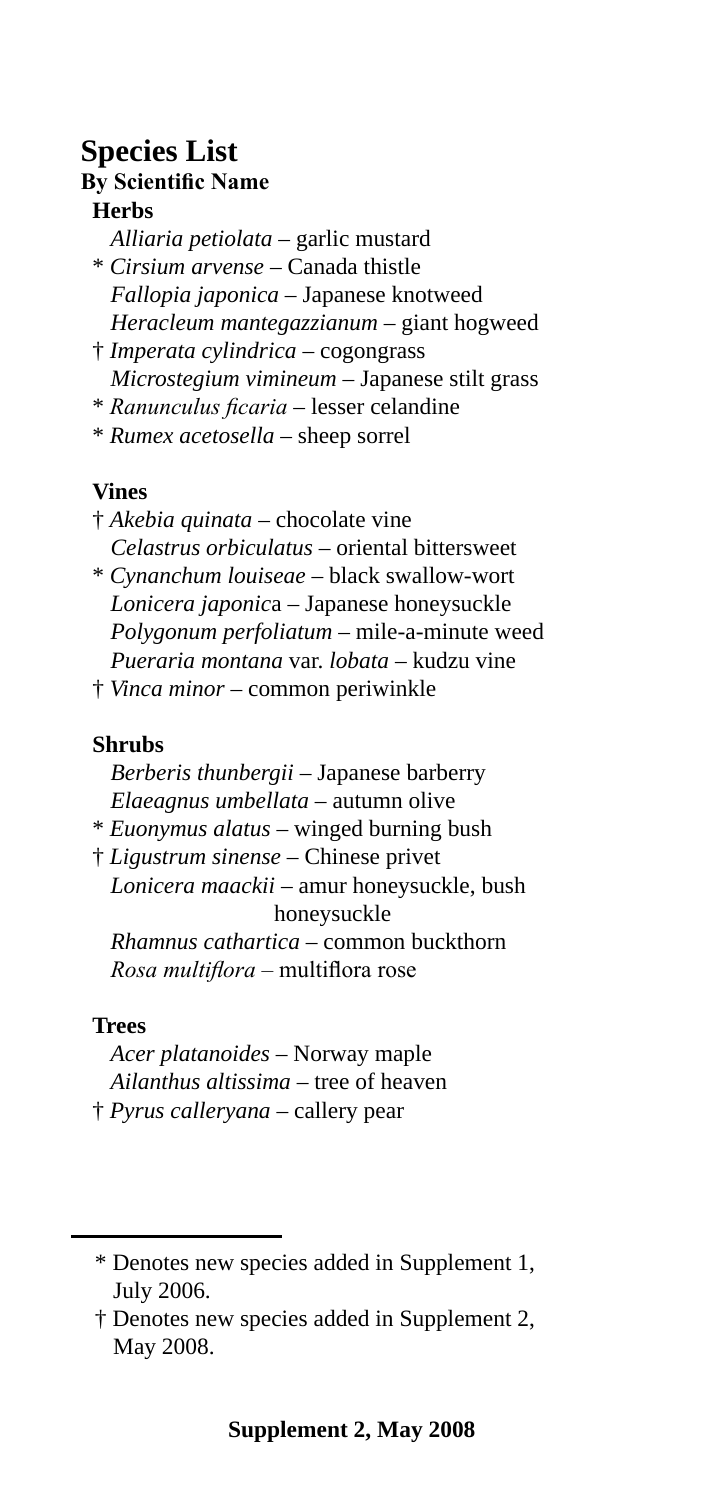#### **Species List By Common Name Herbs**

- **\*** Canada thistle *Cirsium arvense*
- † Cogongrass *Imperata cylindrica* Garlic mustard – *Alliaria petiolata* Giant hogweed – *Heracleum mantegazzianum* Japanese knotweed – *Fallopia japonica* Japanese stilt grass – *Microstegium vimineum*
- \* Lesser celandine *Ranunculus ficaria*
- \* Sheep sorrel *Rumex acetosella*

#### **Vines**

- \* Black swallow-wort *Cynanchum louiseae*
- † Chocolate vine *Akebia quinata*
- † Common periwinkle *Vinca minor* Japanese honeysuckle – *Lonicera japonica* Kudzu vine – *Pueraria montana* var. *lobata* Mile-a-minute weed – *Polygonum perfoliatum* Oriental bittersweet – *Celastrus orbiculatus*

#### **Shrubs**

Amur honeysuckle, bush honeysuckle – *Lonicera maackii* 

Autumn olive – *Elaeagnus umbellata* 

† Chinese privet – *Ligustrum sinense* Common buckthorn – *Rhamnus cathartica* Japanese barberry – *Berberis thunbergii* Multiflora rose – *Rosa multiflora* 

\* Winged burning bush – *Euonymus alatus* 

#### **Trees**

Norway maple – *Acer platanoides* Tree of heaven – *Ailanthus altissima* † Callery pear – *Pyrus calleryana* 

<sup>\*</sup> Denotes new species added in Supplement 1, July 2006.

<sup>†</sup> Denotes new species added in Supplement 2, May 2008.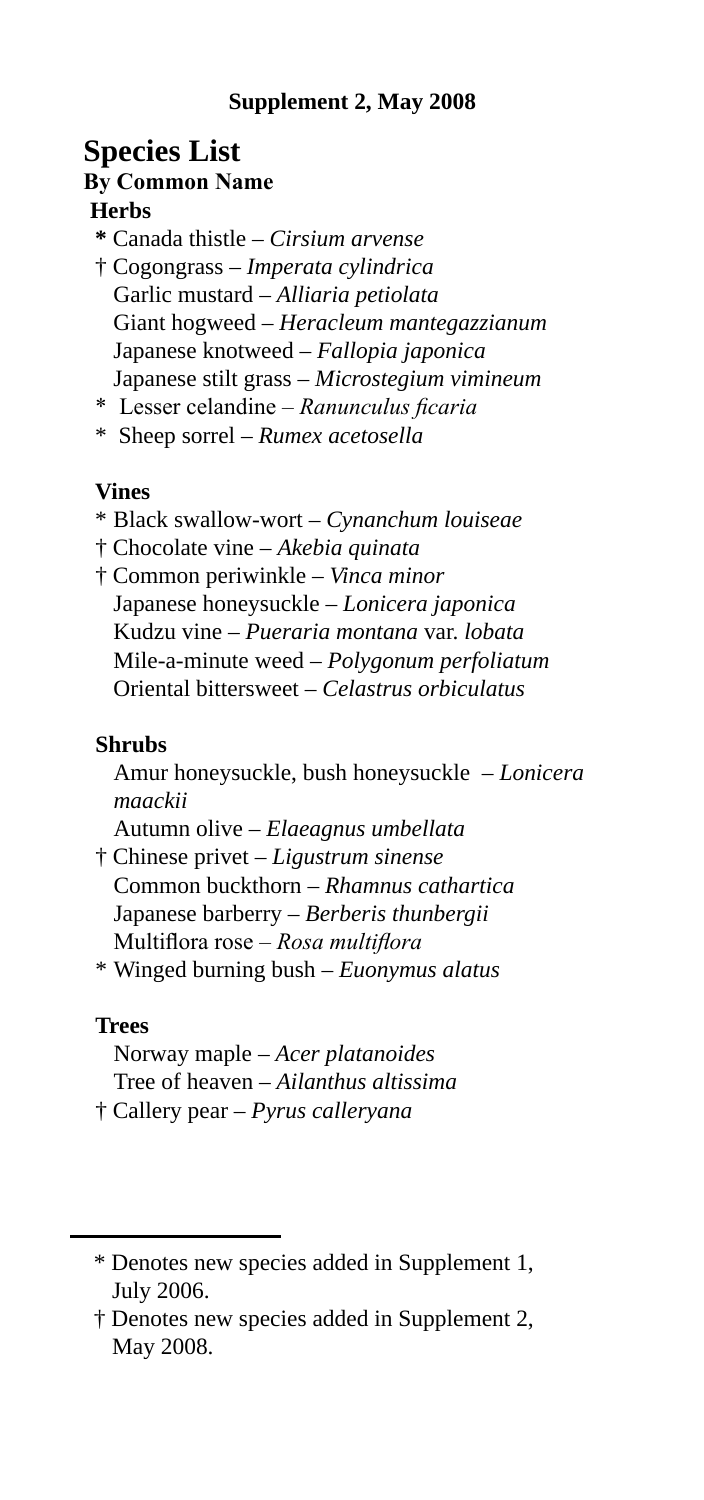#### **COGONGRASS**  [*Imperata cylindrica* **(L.) Beauv.;** *I. arundinacea* **Cirillo;** *Lagurus cylindricus* **L.] IMCY**

#### **Habit:** Perennial,

rhizomatous, warm-season grass reaching 1.5 m (4.9 ft) in height.<sup>12</sup>

**Reproduction:** By seed and vegetatively by rhizomes;12 outcrosses via wind pollination;<sup>18</sup> older rhizomes as propagules may be the primary form of reproduction;6,1 rhizome fragments weighing as little as  $0.1 \text{ g}$  (<0.001 oz.) can produce a new plant.<sup>1</sup>



UGA2912047

**Leaves:** About 5 mm ( $\frac{1}{4}$  in) wide with serrated margins, which accumulate silicates; midvein is offset from the center;17,12,6 aside from flower stalks, most of plant height is leaf material;<sup>12</sup> sheath and ligule may be pubescent;<sup>9</sup> one variety ("red baron") has bright red leaves.<sup>17</sup>

**Stems:** Most stem tissue is located underground (rhizomes) in the top 15-40 cm  $(6-15\frac{3}{4}$  in) of soil, but as deep as  $1.2 \text{ m}$  (4 ft); nodes have silky hairs;<sup>9</sup> a band of sclerenchymous fibers just below the epidermis protects the stem tissue from desiccation and damage; rhizomes are covered with brownish scale leaves; $12$  new stems may develop about 3-4 weeks after the first seedling forms, and rhizomes may develop from this seedling anytime between 4 and 12 weeks after germination; $12,18$  rhizomes may be as long as  $12 \text{ m}$  (39 ft) from a single plant.<sup>18</sup>

year-round in more tropical environments.<sup>9</sup> **Flowers:** Inflorescence a cylindrical, spike-like panicle about 10-20 cm (4-7  $\frac{7}{8}$  in) long, but up to 60 cm (23  $\frac{2}{3}$  in) long, and  $0.5$ -2.5 cm ( $\frac{1}{5}$  - 1 in) wide; spikelets (one fertile and one infertile floret) are surrounded by silky hairs; the upper floret contains two orange-brown stamens, and the two stigma lobes are purplish-brown;<sup>12</sup> in the United States flowering occurs in late winter to early spring; disturbances and the addition of nitrogen stimulate flowering; $12$  the "red baron" variety may<sup>3</sup> or may not flower;<sup>13,17</sup> flowering occurs later in the Mediterranean region and may occur

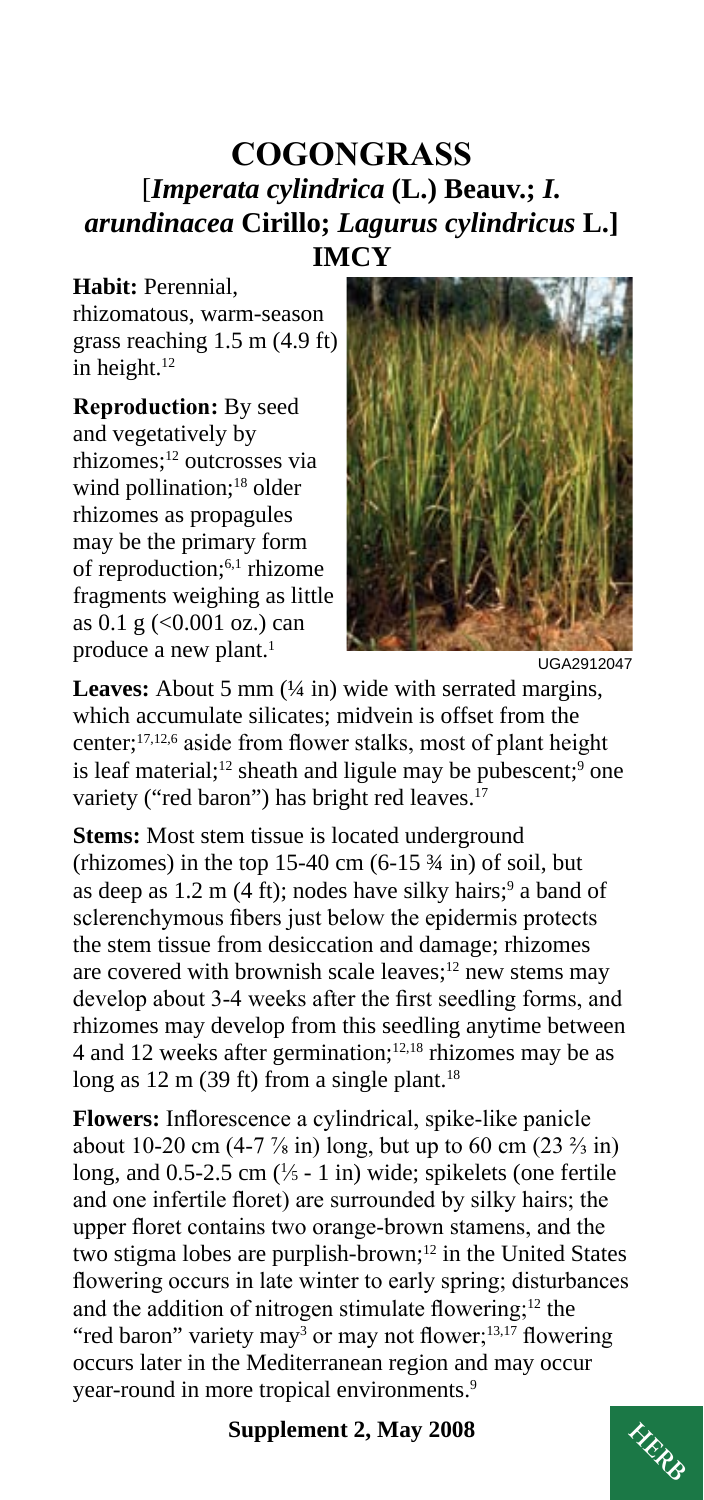#### **Supplement 2, May 2008**

#### **COGONGRASS**



#### *Imperata cylindrica* (L.)

Fruits/Seeds: May produce over 3,000 seeds per plant;<sup>12</sup> plumed seed may travel as far as 24 km (15 mi) via wind, especially as clumps over open areas, $12$  but most seed is dispersed within 15 m (49 ft);  $9,12$  seedbank unlikely, possibly due to a lack of dormancy and a rapid decline in seed viability; $12,4$  germination rates increase with higher light levels.<sup>12</sup>

**Habitat:** Native to southeast Asia where it is both a nuisance and important to fire-maintained grasslands and savannas;<sup>15,12</sup> accidentally introduced to Alabama in 1912 as packing material; intentionally introduced to Mississippi in 1921 as a forage species; cosmopolitan throughout tropical and subtropical regions; on every continent except Antarctica;12 adapted best to disturbed areas in full sun or savannas,<sup>12</sup> but disturbance is not required;<sup>10</sup> shading may reduce rhizome growth.<sup>13</sup>

**Comments:** C<sub>4</sub> photosynthesis; genets grow slower than ramets but produce more rhizomes and new stems than ramets do; genets may be more likely to invade disturbed areas, while ramets are more competitive in areas with established populations;<sup>18</sup> light increases sprouting; may be mycorrhizal, which may enable it to compete well on infertile soils;12 competes better for phosphorus than other plants, especially legumes;2,16 has allelopathic compounds;11,14,12,19 its sharp rhizomes may penetrate and damage below-ground organs of other plants;<sup>8</sup> harbors an endophytic fungus that produces cytotoxic substances.<sup>5</sup>

**Similar Native Species:** *Calamagrostis coarctata* (arctic reedgrass), but flowers have shorter hairs and are not fluffy.<sup>7</sup>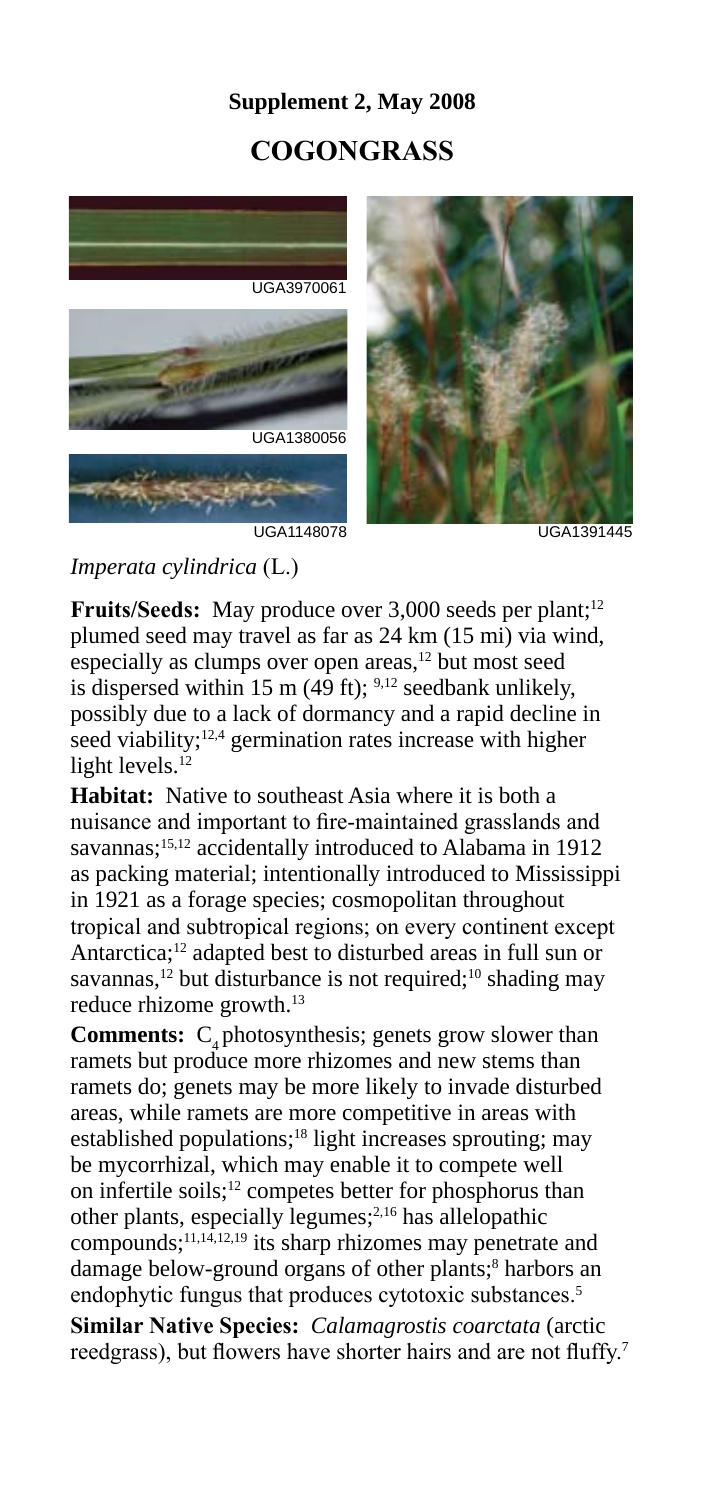#### **CHOCOLATE VINE [***Akebia quinata* **(Houtt.) Dcne.] AKQU**



Habit: High-climbing, woody twining vine;<sup>5</sup> at least 6-12 m (20-40 ft) long; plant size is dependent on the size of the structure on which it is growing; can also be ground cover.<sup>2</sup>

**Reproduction:** By seed<sup>5</sup> and vegetatively (stoloniferous, allowing it to colonize large areas);<sup>2</sup> monoecious;<sup>5</sup> must be cross-pollinated to set fruit<sup>2</sup> (i.e., self-incompatible).<sup>5</sup>

Leaves: Alternate;<sup>5,10</sup> evergreen to semi-evergreen and palmately compound with five oval leaflets,  $3.5-8$  cm  $(1\frac{1}{2}-3)$ in) long;<sup>2,10,1</sup> bluish-green above and glaucous beneath;<sup>2</sup> leaflets are notched at the tip;<sup>1</sup> leafs out as early as May; new leaves may be tinged with purple.<sup>2</sup>

**Stems:** Green, becoming brown, glabrous; heavily lenticelled: leaf scars much raised.<sup>2</sup>

**Flowers:** Unattractive drooping,<sup>11</sup> axillary racemes, about 13 cm (5 in) long;<sup>1</sup> composed of three fleshy sepals (no petals); appear with the leaves as early as May<sup>2</sup> and as late as May;<sup>10</sup> lower flowers of the raceme are female, while the upper flowers are male;<sup>5</sup> fragrant (slightly vanilla, spicy-scented);<sup>11,2,3,1</sup> female flowers are purplish-brown about 2-3 cm  $(-1 \text{ in})$  wide<sup>5,10,2</sup> with 5-9 purple pistils; male flowers are 6 mm  $(\sim$  /4 in) wide, a lighter pink with sepals that are slightly reflexed<sup>2,11</sup> and 6 deep purple stamens;<sup>6</sup> female to male flower ratio per plant is approximately 1:4  $(e.g., 0.74:4.66<sup>2</sup>$  or  $1.55:7.80$  in another study); primary pollinators are solitary bees, which usually visit the female flowers first of a given plant but visit far more male flowers than female flowers<sup>6</sup>

**VINE**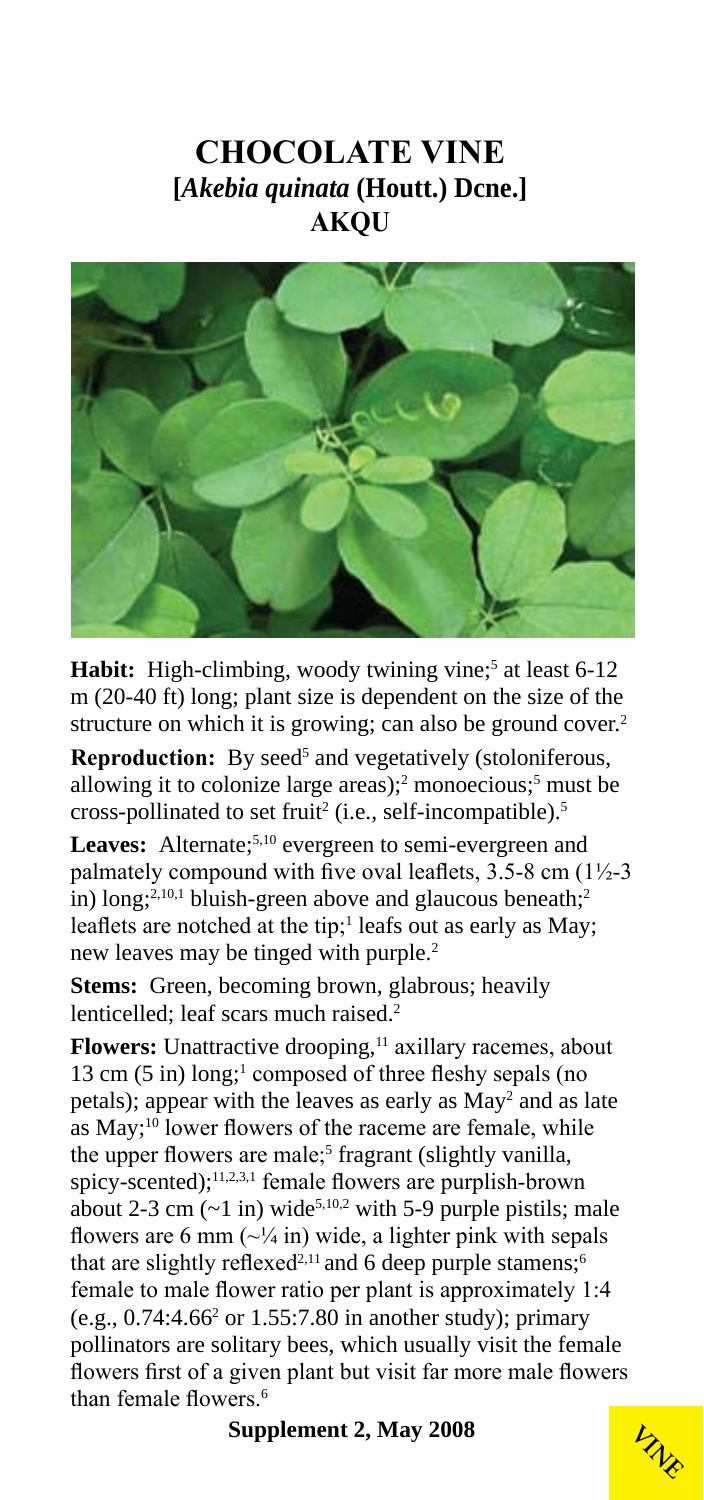## **Supplement 2, May 2008 CHOCOLATE VINE**



as ants. $9$ **Fruits/Seeds:** Fleshy sausage-shaped pod, about 5-10 cm (2-4 in) long and a glaucous gray to purple-violet; splits lengthwise showing a pulpy white core with black seeds; $2,11$ fruits contain  $\sim$  200 seeds that mature Sept-Oct.; $\text{^8}$  seeds dispersed by mammals and birds (found in feces) as well

Habitat: Native to eastern Asia,<sup>5</sup> i.e., central China, Korea, and Japan; introduced into the United States in 1845;<sup>2</sup> though hardy and capable of growing in sun or shade, moist or dry soils, and low or high  $pH<sub>1</sub><sup>3</sup>$  it does not respond well to having its roots disturbed;<sup>11</sup> USDA hardiness zones  $4 - 8^{2,3}$ 

**Comments:** Three known cultivars, one of which produces white flowers and fruit;<sup>2</sup> lack of another individual (not of the same vine or clone) nearby may limit fruit production;<sup>3</sup> female flowers open 1-2 days earlier than the male flowers; female flowers do not produce nectar and may be considered rewardless for pollinators;<sup>6,7</sup> different flower size between the sexes increases efficiency of pollinator visitations (i.e., pollinators visit female flowers first and are likely to transfer pollen gathered from another plant on the females before visiting the male flowers), thereby reducing pollen transfer from flowers on the same plant, which interferes with successful outcrossing;<sup>8</sup> has exhibited symptoms of powdery mildew.4

**Similar Native Species:** *Parthenocissus quinquefolia*  (Virginia creeper), but leaves are toothed and pointed, flowers are small, yellowish-greenish, and fruit are purplish-black berries no wider than 6 mm  $(\sim$ <sup>1</sup>/4 in).<sup>10,5</sup>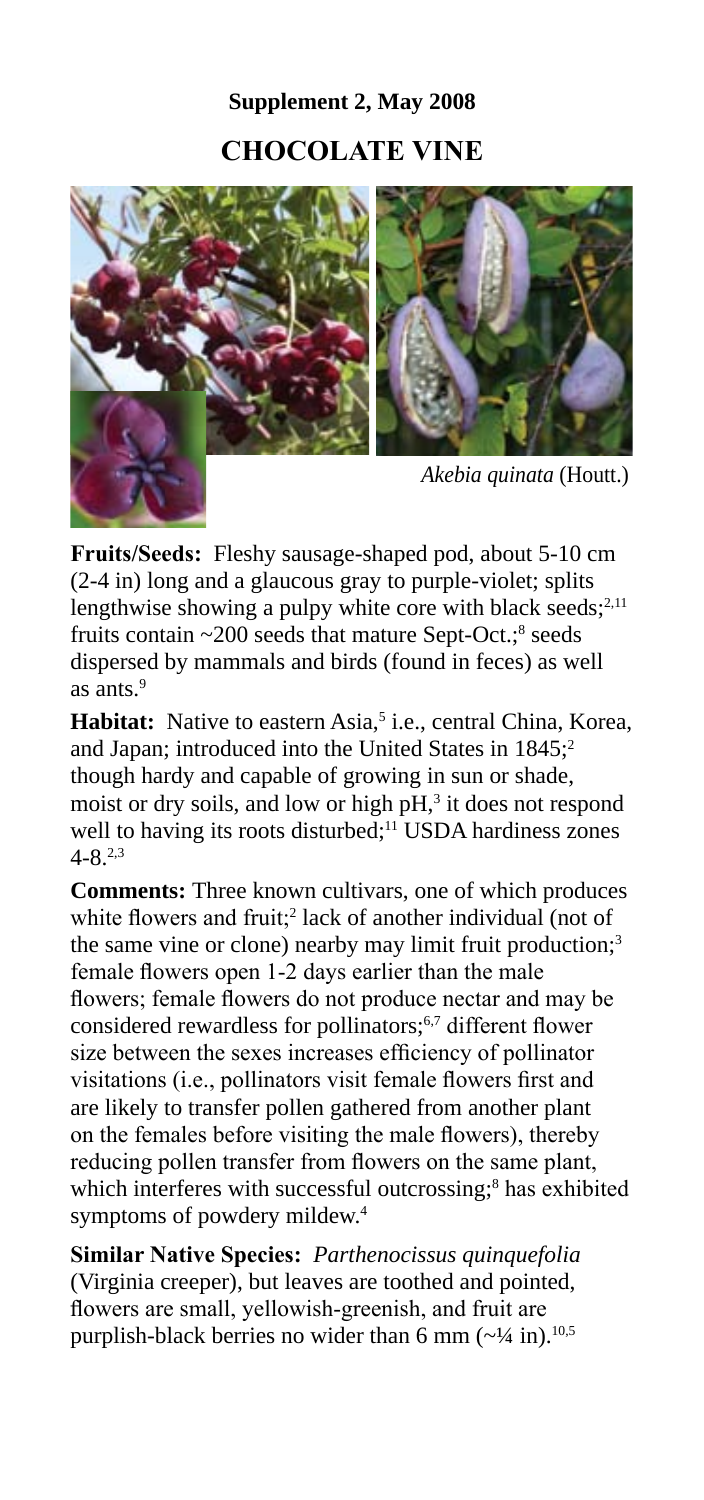#### **COMMON PERIWINKLE [***Vinca minor* **L.]** *VIMI2*



UGA1237099

**Habit:** Prostrate, low-growing, mat-forming perennial vine reaching a height of 15 cm  $(6 \text{ in})$ ;<sup>11</sup> herbaceous, evergreen groundcover.10,15

**Reproduction:** Primarily vegetatively, but also by seed.<sup>14</sup>

**Leaves:** Opposite, simple, evergreen; egg-shaped, 1-3.5 cm ( $\sim$ ½-1 ½ in) long and 1-2 cm ( $\sim$ ½ to ¾ in) wide, tip blunt to pointed; margin smooth; upper surface a shiny, smooth dark green with a lighter-green central vein;<sup>6,11</sup> sometimes variegated;<sup>15</sup> lower surface is also smooth but pale; petioles are 1-3 cm  $(\frac{1}{2}$  to 1  $\frac{1}{4}$  in) long; petioles and leaves exude a milky juice when broken;<sup>5,7,6,11</sup> new leaves form just after the onset of flowering in early spring and will overwinter.<sup>10</sup>

**Stems:** Smooth, green, and shiny;<sup>11</sup> somewhat woody;<sup>7</sup> will root at the nodes;<sup>13,15</sup> flowering stems are erect.<sup>13</sup>

**Flowers:** Solitary in axils;<sup>13</sup> lilac to blue (sometimes) white) about 2.5 cm  $(1 \text{ in})$  wide with 5 petals<sup>11,6,13</sup> with truncate lobes;<sup>6</sup> flower stalks 1-3 cm  $(\frac{1}{2} - 1 \frac{1}{4} \text{ in}) \log$ ;<sup>11</sup> May-June.<sup>6</sup>

**Fruits/Seeds:** A dry, abruptly beaked capsule (follicle) 2-2.5 cm  $(34-1 \text{ in})$  long, splitting on two sides;<sup>6,11</sup> fruit seldom set on cultivated plants;<sup>5</sup> seed are thought to be dispersed by ants (i.e., a myrmecochore), which may limit its dispersal range,<sup>9</sup> but its seeds are also described as having no active dispersal mechanism (i.e., a barochore).<sup>8</sup>

**VINE**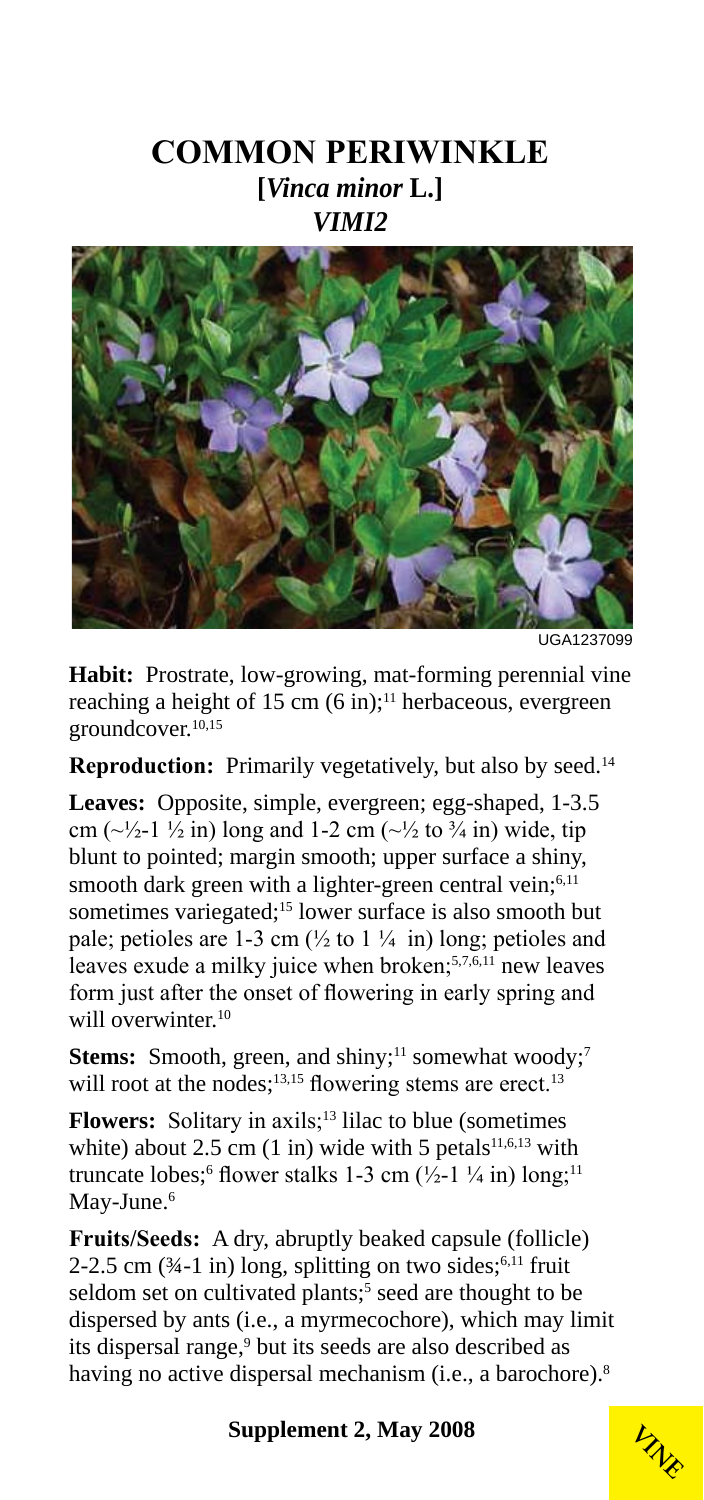## **Supplement 2, May 2008 COMMON PERIWINKLE**



UGA1237106 UGA1346051 *Vinca Minor* (L.)

Habitat: Native of Europe<sup>7,11,13</sup> and western Asia<sup>5,14</sup> where it is considered a late-successional forest interior species;<sup>8</sup> requires at least partial shade, prefers acid to neutral, welldrained soils;<sup>15</sup> found along roadsides and in fields,<sup>11,13</sup> cemeteries,<sup>11</sup> woods,<sup>13</sup> and forest understories;<sup>14</sup> USDA hardiness zones 3-8.5

**Comments:** At least 29 cultivars, which differ in flower color and leaf variegation;5 *Vinca major*, a similar species which may have invasive tendencies, is hardy in zones 6-9<sup>5</sup> and is a taller, coarser groundcover<sup>15</sup> with small, short hairs (cilia) along its leaf margins;<sup>7</sup> mycorrhizae do colonize *V. minor*'s roots but whether the association is obligate or mutually beneficial is unclear; $12$  may suffer from leaf spots and stem lesions, root rot, canker, dieback, and cucumber mosaic virus;<sup>5</sup> deer may use as forage in spring, autumn, and winter, but not preferentially;<sup>16</sup> produces the allelochemical vincamine (an alkaloid), but its toxicity to other organisms is uncertain;<sup>4</sup> vincamine is marketed as a cerebral vasodilator (widens blood vessels) by some pharmaceutical companies;<sup>17</sup> cold tolerant;<sup>10</sup> adjusts its ability to respond to higher light levels (excess light stresses this shade-tolerant plant) via thermal dissipation of excess energy, using a particular pigment (zeaxanthin);<sup>2,3</sup> exhibits higher photosynthetic rates in the shade than in the sun in winter but grows very little, accumulating carbohydrates instead, which may contribute to its cold tolerance.<sup>1</sup>

**Similar Native Species:** *Stellaria pubera* (star chickweed), but not evergreen and much less mat-forming, flowers are smaller and white; *Mitchella repens* (partridge berry), but leaves are smaller and rounder, flowers white, and fruit a scarlet or white berry.<sup>7</sup>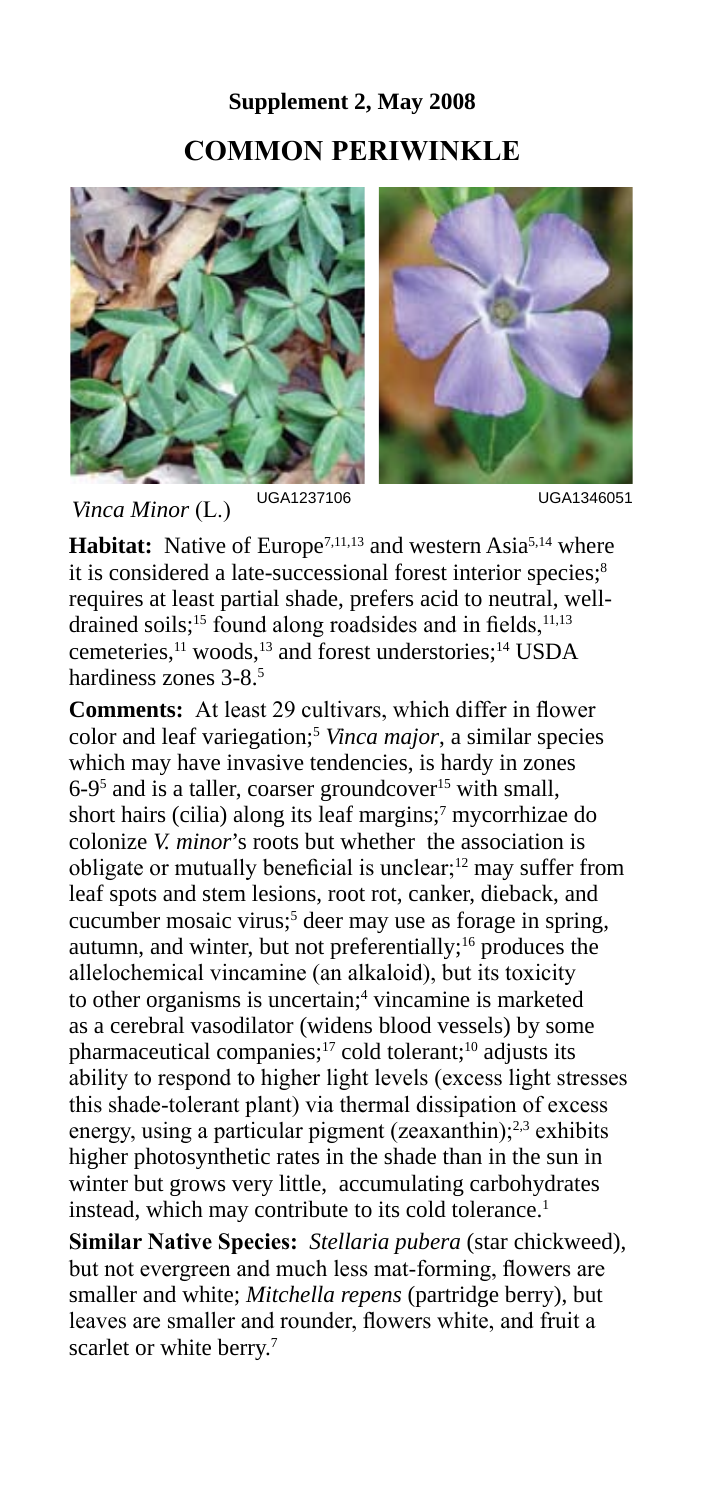#### **CHINESE PRIVET [***Ligustrum sinense* **Lour.;** *L. villosum* **May] LISI**



UGA5079012

Habit: Semi-deciduous to evergreen shrub or tree up to 6 m (20 ft) high,<sup>4</sup> possibly as tall as 10 m (33 ft),<sup>10</sup> and up to  $4.5 \text{ m}$  (15 ft) wide.<sup>5</sup>

**Reproduction:** By seed<sup>4,11,7</sup> and vegetatively; hermaphroditic.<sup>7</sup>

**Leaves:** Opposite, simple, elliptic-oblong 2.5-7.6 cm (1-3 in) long and 1.3-2.5 cm  $(\frac{1}{2}$  to 1 in) wide; margin smooth; dark dull-green above; midrib pubescent below; petiole ~3 mm  $(\frac{1}{8}$  in) long.<sup>4</sup>

**Stems:** Opposite; pubescent, gray-yellow in color;<sup>4</sup> shrubs are likely composed of 1-3 ramets.7

**Flowers:** Small, cream-white in axillary panicles 5-7.5 cm  $(2-3$  in) long;<sup>5</sup> may produce as many as 270 flowers per ramet;<sup>7</sup> flowers usually open in May; due to a relatively long corolla, the flowers are primarily pollinated by lepidopteran species, such as moths.<sup>3</sup>

Fruits/Seeds: Dull, waxy, purple-black fruit;<sup>5</sup> approximately 5 mm  $(½ in)$  in diameter;<sup>12</sup> fleshy part is dry and fibrous; usually one-seeded (but up to four),<sup>6,9</sup> approximately 3 mm ( $\frac{1}{8}$  in) long and 2 mm ( $\frac{1}{16}$  in) wide, per fruit;<sup>12</sup> persists through winter;<sup>5</sup> one ramet may produce as many as 46 seeds;<sup>7</sup> this species also has been estimated to produce 1,300 seeds per square meter of its own canopy;<sup>11</sup> 60 days of cold stratification is likely required for germination;<sup>1</sup> small mammals may ingest the fruit, but

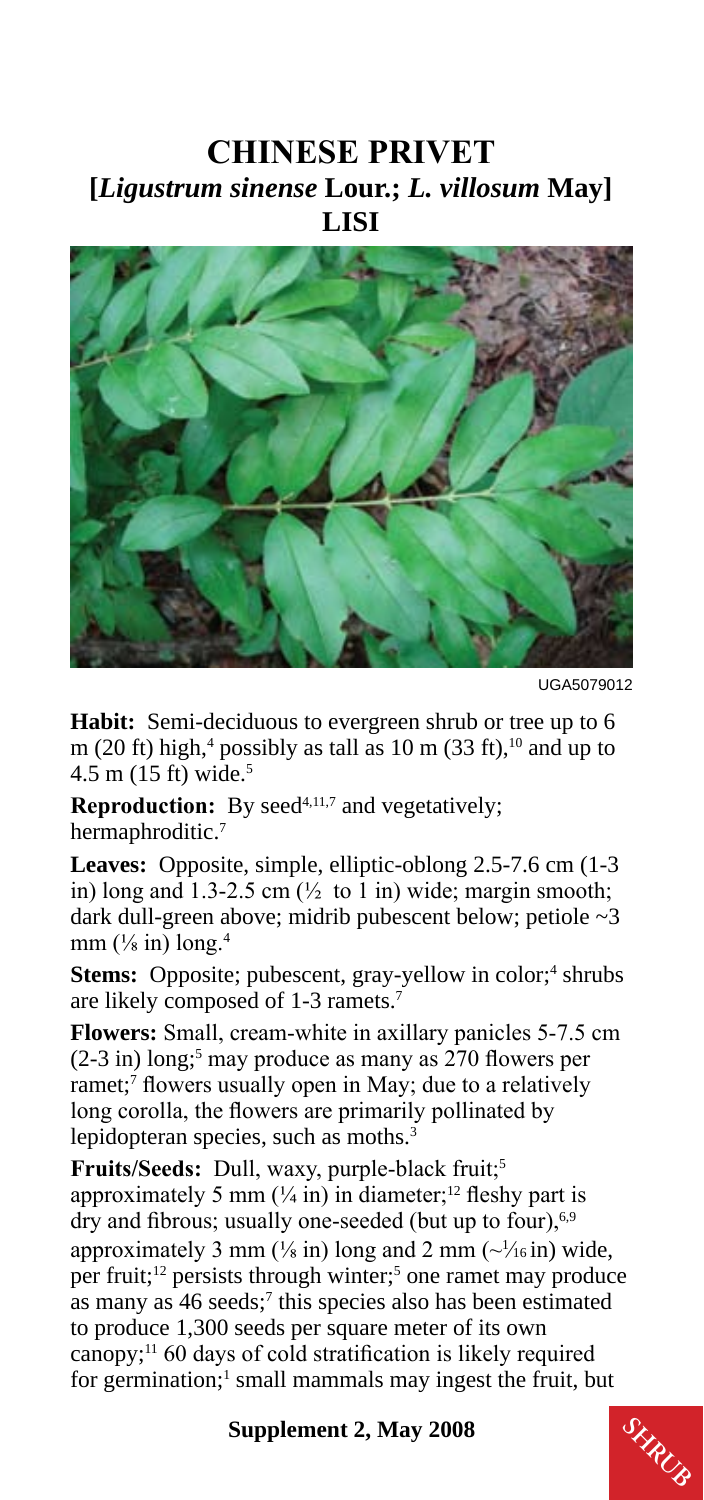## **Supplement 2, May 2008 CHINESE PRIVET**





UGA0001063

*Ligustrum sinense* Lour.

the seed rarely survives intact;<sup>12</sup> birds also ingest the fruit and disperse the seed;<sup>13,5</sup> deer consume the fruit<sup>10</sup> and may disperse the seed; higher germination rates may occur with seeds in intact fruit that are buried shallowly than with bare seeds that are buried or that are surface sown; seeds may be short-lived with <95% not persisting more than 12 months, making formation of a seedbank less likely;<sup>8</sup> however, this may vary with location.

Habitat: Native to China, Laos, and Vietnam;<sup>7,5</sup> introduced to the United States in 1852; USDA hardiness zones 6-10; becomes deciduous in the northern zones;<sup>4,5</sup> found in open areas as well as forest interiors,<sup>7</sup> including light levels as low as 5% of full sunlight;<sup>2</sup> also invades limestone cedar glade/woodland ecosystems, which contain several endemic species;<sup>7</sup> may withstand short-term flooding because of its ability to form lenticels and adventitious roots.2

**Comments:** At least three cultivars;<sup>4,5</sup> plant height and leaf area increase in response to lower light levels, unlike an associated native shrub species; production decreases to 65 flowers and 12 fruits per ramet, under low-light conditions;<sup>7</sup> may serve as a significant fall and winter food source for deer in Georgia, when acorns are scarce;10 several species within this genus are potentially invasive, including the more northerly *L. obtusifolium*,<sup>9</sup> on which there is little published information.

**Similar Native Species:** *Chionanthus virginicus* (fringe tree), but leaves are larger, flower petals have long, linear lobes, panicles droop, and the fruit is blue; *Symphoricarpos orbiculatus* (coralberry), but flowers are in small axillary clusters and fruit is red.6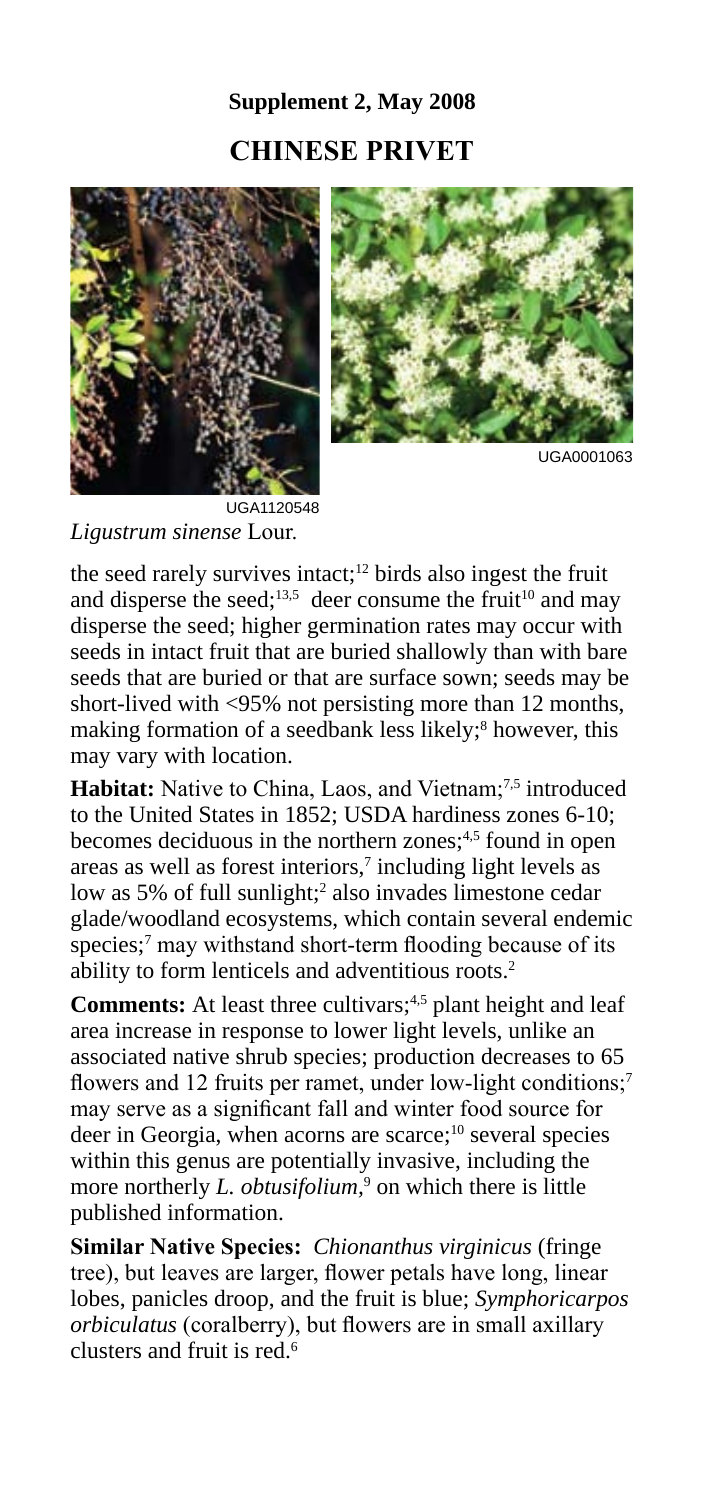### **CALLERY PEAR [***Pyrus calleryana* **Dcne.] PYCA80**

**Habit:** Tree 9-16 m  $(-30-50$  ft) tall with a 6-11 m (~20-35 ft) spread; moderately conical when young, broadening with time (usually after 15-20 years when trees may split in half $)$ .<sup>4</sup>

**Reproduction:** By seed; self-incompatible;<sup>17</sup> outcrosses and may cross with several other *Pyrus* species, such as *P. communis* (European) and *P. betulaefolia*   $(Asian);$ <sup>16,15</sup> reproduction



UGA2308070

begins as early as 3 years of age;15,1 individual cultivars are not invasive, but cultivar crosses may result in invasive plants.<sup>3</sup>

**Leaves:** Broadly ovate to elliptical, about 4-9 cm  $\left(\sim\right)$   $\frac{1}{2}$ .  $3\frac{1}{2}$  in) long,<sup>15</sup> glossy, dark green in summer switching to glossy shades of scarlet and purple in fall; glabrous with crenate margins;<sup>4,12</sup> petioles 2.2-4.5 cm ( $\sqrt{8}$ - 1  $\frac{7}{8}$  in) long; narrow stipules about 2 cm  $(\sim \frac{3}{4}$  in) long.<sup>15</sup>

**Stems:** Bark a shiny brown when young, grayer in color and slightly ridged and furrowed when mature; stems are alternate and may have ridges from the base of a leaf scar; terminal buds and stem tips are white and woolly but gradually become smooth and a shiny brown.4,15

**Flowers:** About 2 cm  $(\sim 34 \text{ in})$  wide with 5 white petals; inflorescence a 7.6 cm (3 in) wide corymb with 5-12 flowers;<sup>15</sup> malodorous in full bloom in May-April.<sup>4,12</sup>

**Fruits/Seeds:** Small  $(1-1.5 \text{ cm long}; \sim\frac{3}{8} \cdot \frac{5}{8} \text{ in})$ , round, brown to yellow-brown, russet-dotted with 1-4 seeds;<sup>4,15</sup> likely bird-dispersed;<sup>15</sup> cold stratification at 0-2 °C ( $\sim$ 32-36 <sup>°</sup>F) for 60-90 days required;<sup>4</sup> spraying flowers with Ethephon (a growth hormone) prevents fruit formation;<sup>4</sup> seedbanking ability and germination rates unknown.

# **Supplement 2, May 2008**  $\mathcal{L}_{\mathcal{R}_{\mathcal{L}}}$

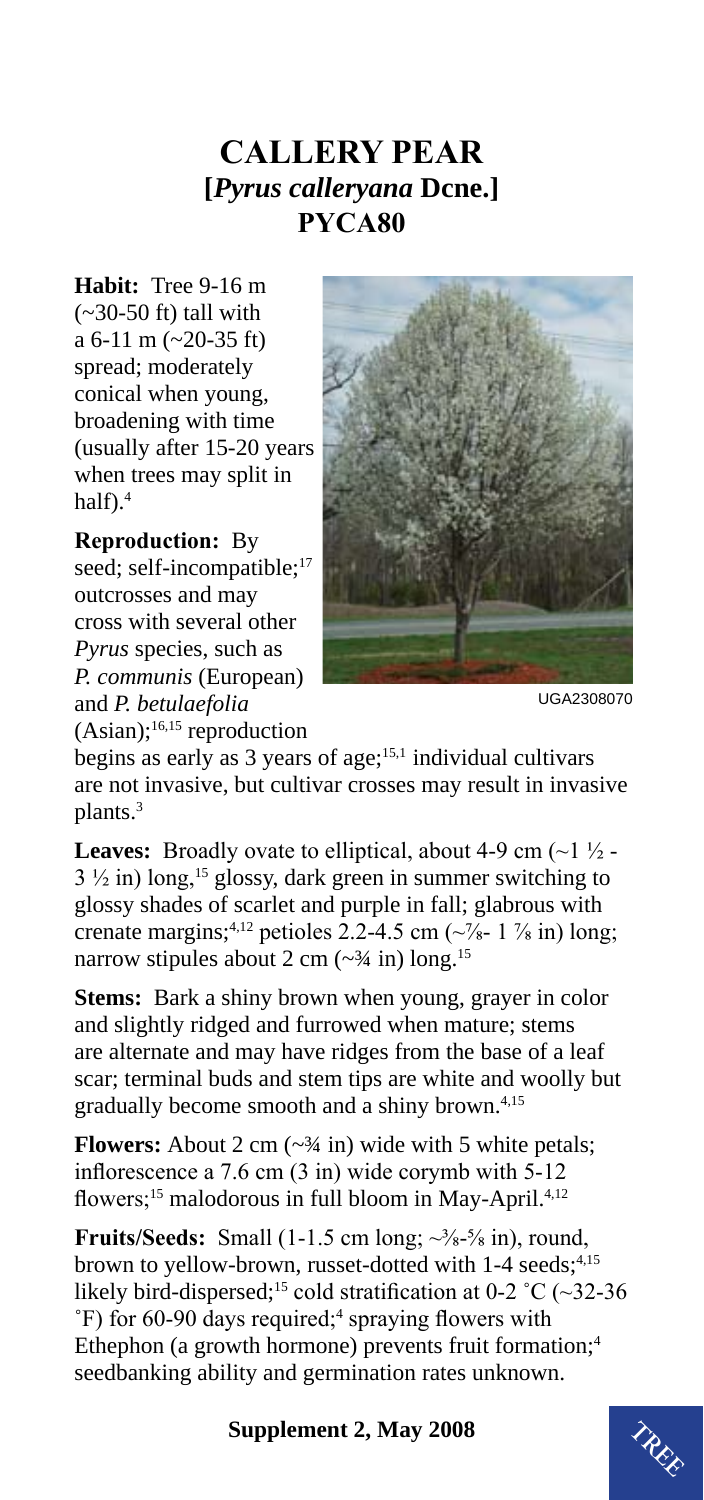#### **Supplement 2, May 2008**

#### **CALLERY PEAR**



*Pyrus calleryana* Dcne.

**Habitat:** Native to Korea, China,<sup>4</sup> and Taiwan;<sup>15</sup> USDA plant hardiness zones  $5-8(9)$ ;<sup>4,5</sup> introduced into United States cultivation in 1908 at the Harvard University's Arnold Arboretum; found in disturbed open areas and woodlots<sup>15</sup>

**Comments:** One of the most commonly planted urban roadside trees in the eastern United States, still recommended as a street tree;<sup>10,7</sup> appears to be in the early stages of spread;<sup>15</sup> at least 16 different cultivars;<sup>4</sup> true species is thorny<sup>5</sup> but not most cultivars, of which Bradford (introduced in 1960) may be the most common in the United States; noted escapes from cultivation are often thorny;<sup>15, 4</sup> most cultivars are diploids ( $n = 34$ ), but 4 are triploids  $(n = 51)$ ;<sup>18</sup> some genetically distinct cultivars may hybridize and produce viable seed;<sup>3</sup> some cultivars suffer from large limb or whole tree failure;<sup>6,10</sup> may suffer from canker and tip dieback disease caused by the bacterium *Pseudomonas syringae;*14 the Bradford cultivar was bred for resistance to fireblight, but other cultivars (e.g., Aristocrat) suffer from this disease;<sup>4</sup> thought to possess secondary metabolites (e.g., 7-glucosides of luteolin and epigenin and the 3,4-dihydroxybenzyl alcohol known as calleryanin<sup>2</sup>), which may protect it from wood-boring beetles (*Anoplophora glabripennis*)<sup>11</sup> and Japanese beetles;<sup>9</sup> resistant to root-knot nematodes.13

**Similar Native Species:** *Malus coronaria* var. *coronaria*  (sweet crabapple), but flowers pink, fading to white; fruit greenish, leaves serrate, may have lobes; *Crataegus crusgalli* (hawthorn), but fruit dull green to red and not russetdotted; leaves serrate and sometimes with lobes.<sup>8</sup>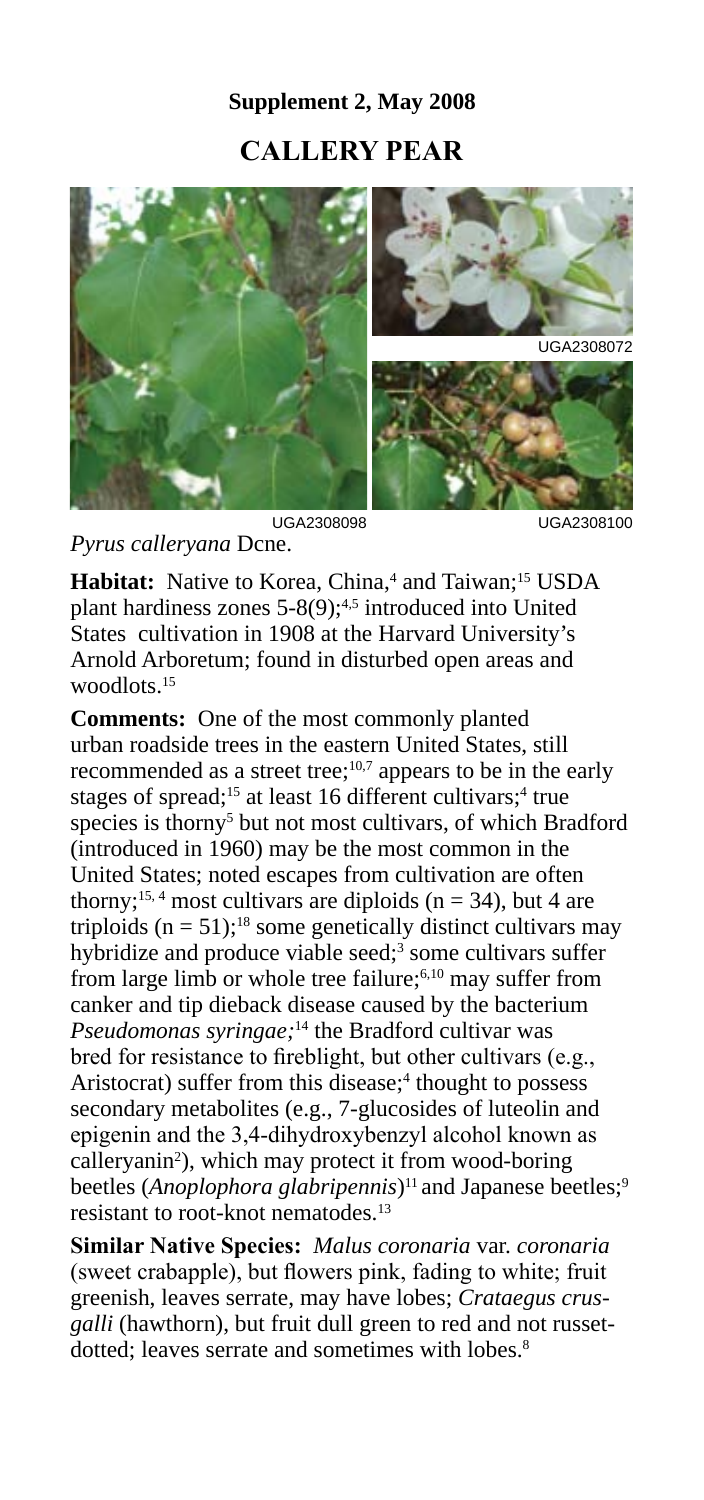#### **GLOSSARY**

**Achene:** dry fruit that is usually one-seeded and closed at maturity.

**Acidic:** pH less than 7; releases protons (hydrogen ions, H+) in water.

**Actinorhizal:** symbiotic relationship of nitrogen fixing bacteria with plant roots; less common than the rhizobia (*Rhizobium* and *Bradyrhizobium*) nitrogen fixing bacteria that are often associated with legumes.

**Adventitious:** growing from mature tissue of a different type, as in roots developing on a stem.

**Alkaline:** pH higher than 7; releases hydroxyl ions (OH- ) in water.

**Allelopathic:** ability to inhibit the growth of another plant species using toxic chemical substances.

**Annual:** a plant which completes its lifecycle in one year germinating from seed, flowering, setting seed and dying in one growing season.

**Anther:** enlarged terminal pollen-bearing portion of the stamen.

Aril: fleshy, often brightly colored, tissue covering some seeds.

**Asexual:** reproduction without union of gametes (i.e.,union of sperm (in the pollen) and egg (in the ovule) in plants); includes vegetative and clonal growth.

**Awn:** bristle-like structure; often associated with grass flowers.

**Axillary:** the point where the leaf base or leaf petiole meets the stem.

**Beak:** extension of style on achene, may be straight or curved; used to differentiate some *Ranunculus* species.

**Biennial:** grows vegetatively for the first year, then flowers and dies the next.

**Bilabiate:** 2-lipped (petals of a flower); bilaterally symmetrical in shape.

**Bract:** a modified or reduced leaf-like structure located at the base of a flower or inflorescence.

**Bulblet:** bulb-like structure produced in leaf axils or in place of flowers.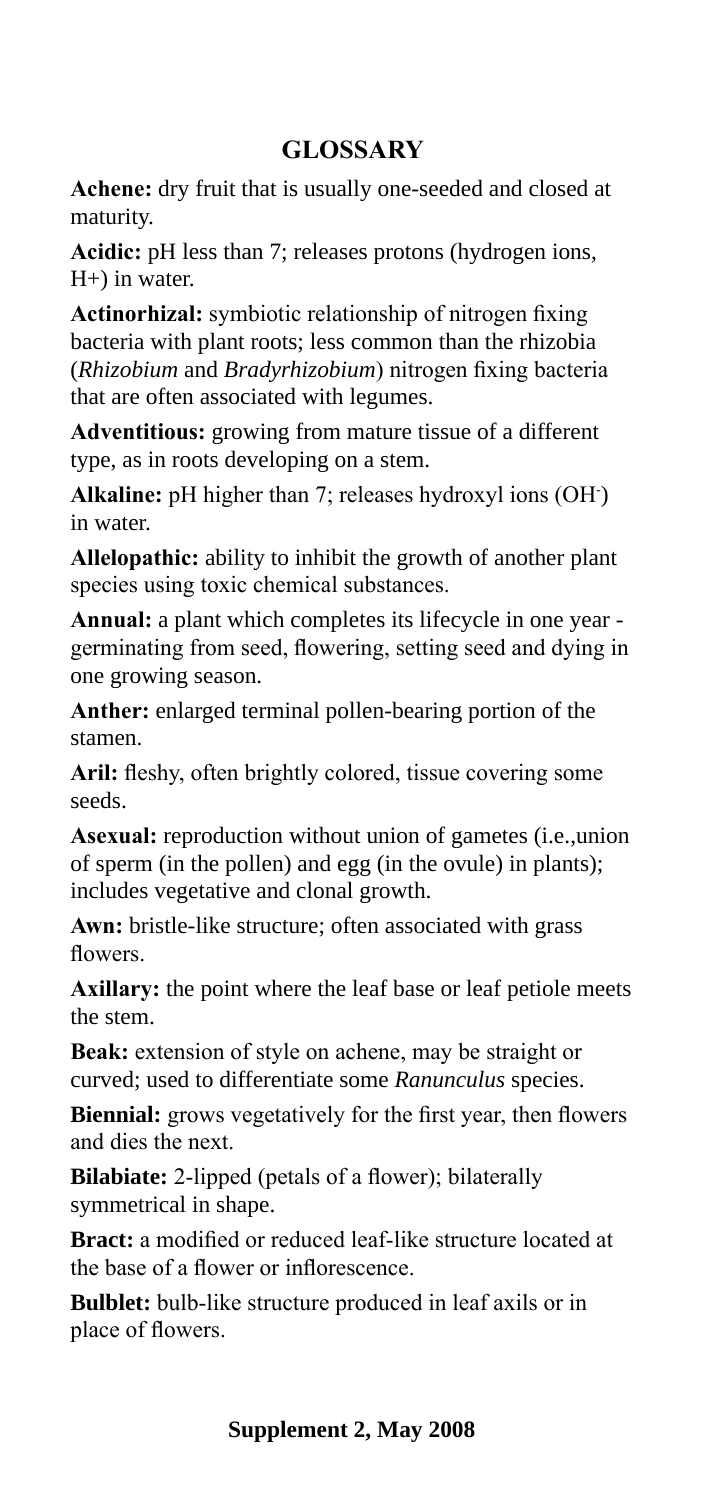$C_i$ : photosynthetic pathway that uses  $CO$ , more efficiently (at a higher energy cost) by allowing storage of  $CO_2$  in bundle sheath cells and reducing photorespiration; there is less need for gas exchange and open stomates;  $C_4$  plants originated in the tropics and are well adapted to high light, high temperatures, and low moisture.

**Calcifuge:** plant not usually found in calcareous soil.

**Cauline:** arising from the stem located above the soil surface, not basal.

**Chasmogamous flower:** open; may outcross.

**Cleistogamous flower:** closed; must self-fertilize.

C**lonal:** producing vegetative offshoots that can survive on their own from the same parent.

**Collar:** the leaf margin at the intersection of blade and sheath surrounding the stem.

**Compound:** two or more similar parts of the same structure (such as flowers or leaflets).

**Congener:** belonging to the same genus.

**Connate:** united or fused parts.

**Corymb:** a flat-topped inflorescence with outer flowers on longer pedicels compared to the inner flowers; central flower is the youngest.

**Crenate:** having rounded teeth.

**Cultivar:** a variety of a plant species occurring only under cultivation (though they may escape into the wild).

**Cuneate:** wedge shaped (or triangular), narrowing to the point of attachment.

**Cyme**: a flat- or round-topped (or scorpioid) inflorescence where the central (or upper) flowers are older and the outer (or lower) flowers are youngest.

**Cytokinins:** class of plant hormones that promote cell division.

**Cytotoxic:** toxic to cells.

**Deciduous:** leaves shed each year.

**Decurrent:** wing or margin (as on a leaf petiole) continuing downward on a stem.

**Desiccation:** drying up, dehydration.

**Dioecious:** male and female unisexual flowers on separate plants.

**Diploid:** having two complete chromosome sets (2n).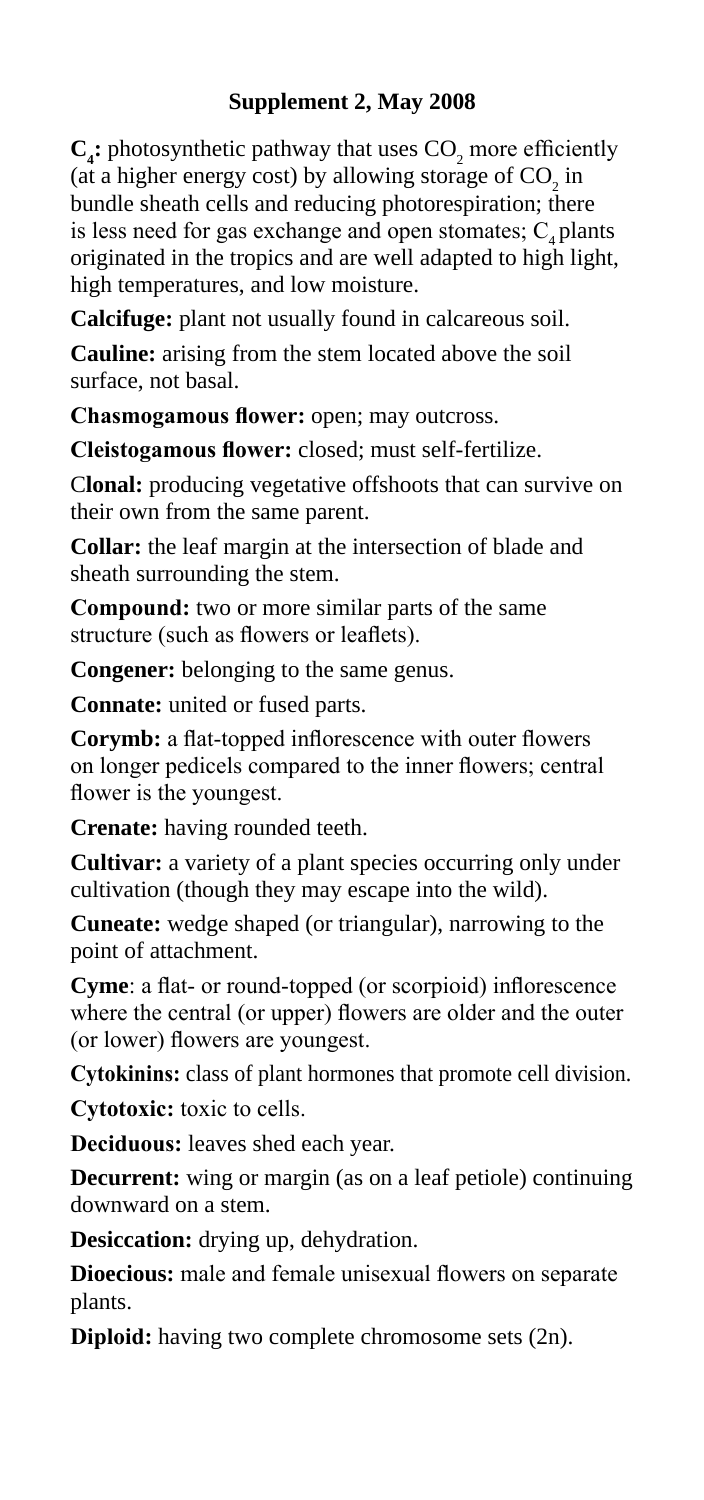**Discoid:** in Asteraceae, having disk flowers that make up all or part of the flowering head; disk flowers are tubular in shape that have both male and female parts or are just functionally male; the central flowers in a sunflower head; compare to ray flowers in Asteraceae.

**Dormancy (for seeds):** arrested growth, requiring either further embryo development or an environmental cue for germination to occur.

**Drupe:** fleshy, one-seeded fruit with a stony inner layer.

**Embolism:** filling of vascular tissue (vessels and tracheids) with air after water columns rupture (cavitation); such air pockets prevent the flow of water.

**Endemic:** known only a from a small geographic area.

**Endophytic:** a plant that has another organism (usually a fungus) living on it (may be mutually beneficial or parasitic).

**Evergreen:** with leaves that persist for more than one growing season.

**Fecundity:** ability to reproduce; number of offspring produced.

**Fertilization:** two reproductive haploid cell nuclei (each with one chromosome set or 1n) fuse together forming a zygote (with two sets of chromosomes or 2n).

**Flavonoid:** any group of aromatic compounds, including common pigments such as anthocyanins and flavones; antioxidant that may reduce cancer or other health risks.

**Floret:** an individual flower of a grass.

**Follicle:** a dry fruit derived from a single carpel that opens at maturity along the seed-bearing suture.

**Frugivory:** consumption of fruit.

Fruit: the mature ovary of a plant containing seeds.

**Generalist:** an organism seeking a broad range of resources, such as in pollination of flowers or herbivory by insects.

**Genet:** the genetic individual; may be composed of several individuals (or ramets) but only one genetically distinct organism; a clone.

**Geophyte:** a perennial plant that bears its perennating buds below the soil surface.

**Germination:** beginning or resumption of growth (usually in reference to a seed).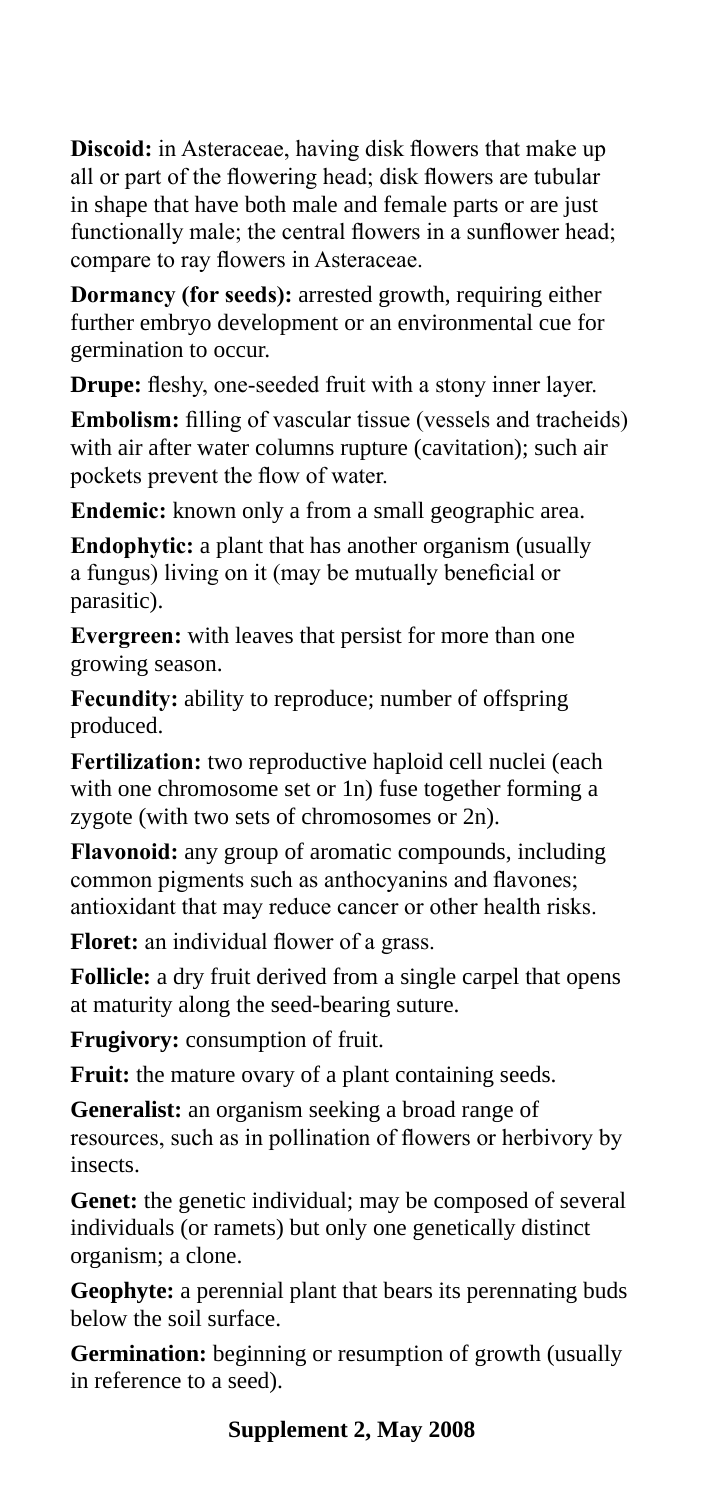#### **Supplement 2, May 2008**

**Glabrous:** smooth, no hairs.

**Glaucous:** waxy, bluish green.

**Grain:** dry, one-seeded fruit, characteristic of grasses.

**Guttation:** water expelled from leaf tissue, often along the margins, caused by root water pressure.

**Gynodioecious:** female flowers and perfect flowers on separate plants.

**Habit:** general look or growth form of a plant.

**Hastate:** shaped like an arrow but with diverging basal lobes.

**Herbivory:** consumption of live plant tissue.

**Hermaphrodite:** one flower having both functional sexes; same as perfect.

**Hexaploid:** having 6 complete chromosome sets (6n).

**Inflorescence:** a flower cluster.

**Internode:** section of stem between two nodes.

Leaf scar: scar left on a twig from a fallen leaf.

**Lenticel:** slightly raised area of the bark, used for gas exchange.

**Lepidopteran:** a member of the order of insects composed of butterflies and moths.

**Ligule:** a projection of tissue from the leaf base located between the leaf collar and stem of grasses.

**Limiting:** scarce resource, i.e., N limiting, means nitrogen is scarce.

**Linalool:** a fragrant liquid alcohol.

**Locule:** seed-containing cavity of an ovary or fruit.

**Lycopene:** red carotenoid pigment; an antioxidant; commonly found in tomatoes.

**Mesic:** wet or moist.

**Monocarpic:** flowering and fruiting once, then dying; also called semelparous; opposite is polycarpic or iteroparous, where organisms reproduce more than once before dying.

**Monoecious:** male and female unisexual flowers contained on one plant.

**Mycorrhiza:** a fungus and plant root mutually beneficial association (symbiosis); mycorrhizae is plural.

**N:** nitrogen (all forms).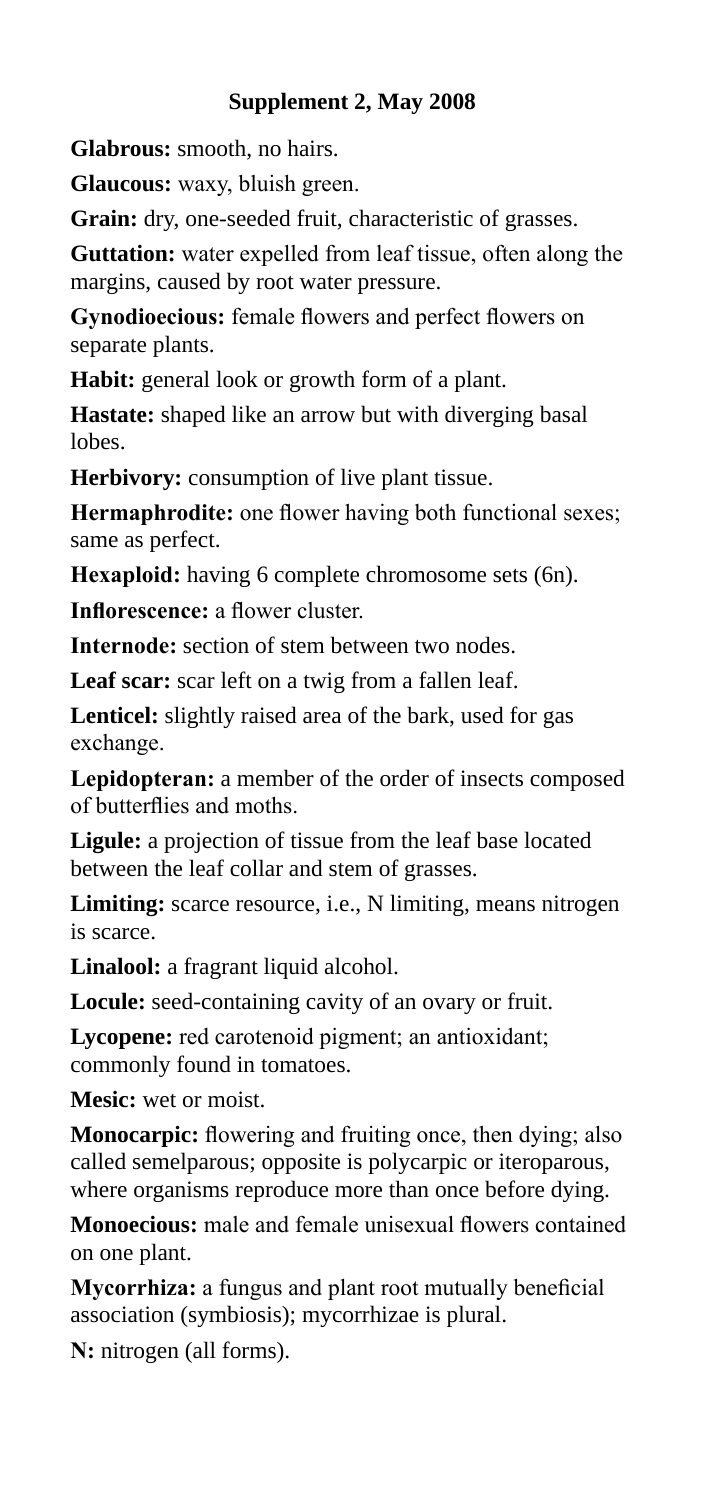**Native:** plant species naturally occurring in a given range, not introduced to an area by humans.

**Nectaries:** glands that secrete nectar.

Nitrate: NO<sub>3</sub>; one of the preferred forms of nitrogen for uptake by plants.

**Nitrification:** oxidation of ammonium ions  $(NH_4^+)$  or ammonia (NH<sub>3</sub>) to nitrate (NO<sub>3</sub><sup>-</sup>) by free living soil bacteria.

**Nitrogen fixation:** conversion of gaseous nitrogen  $(N_2)$  into by free-living and symbiotic bacteria; more appropriately call dinitrogen fixation.

**Node:** place of attachment of leaf to stem.

**Nodule:** swellings on the roots of legumes and other plants inhabited by nitrogen-fixing bacteria.

**Oblong:** sides parallel with ends rounded; longer than broad.

**Obovate:** egg-shaped but connected at the narrow end.

**Ocrea:** stipular stem sheath above the leaf base; ocreae is plural.

**Octoploid:** having 8 complete chromosome sets.

**Outcrosser:** an individual (i.e., plant) that may be fertilized by another individual of the same species (but not of the same clone), receiving new genetic material.

**Palmate:** radiating out from a central axis.

Panicle: a branching inflorescence with pedicled flowers; flowers mature at the base first, then upwards.

**Papilionaceous:** butterfly-shaped; common in pea or bean flowers.

**Pappus:** typical of the Asteraceae; modified calyx composed of bristles, scales, awns, or hairs, located at each achene apex.

**Pedicel:** stalk that bears a single flower.

**Peltate:** petiole attached at or near the middle of the underside of a leaf, but not going through the leaf.

**Perennial:** living two years or longer.

**Perfect:** bisexual, having both male and female reproductive organs; usually referring to flowers.

**Perfoliate:** leaf surrounds the stem or petiole; stem or petiole goes through the leaf blade.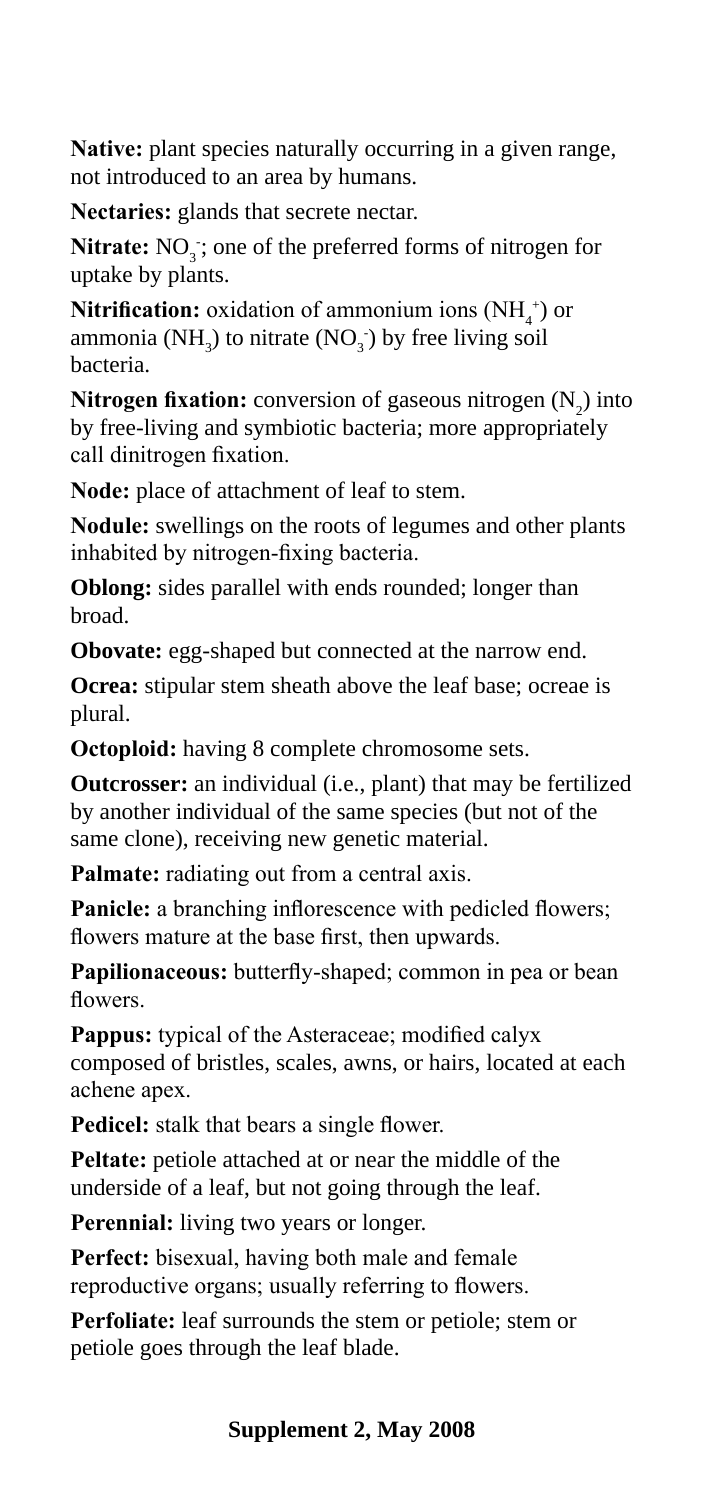#### **Supplement 2, May 2008**

**Perianth:** petals and sepals of a flower collectively; most often used when petals and sepals look very similar.

**Petiole:** leaf stalk.

**pH:** measure of acidity and alkalinity that is the negative logarithm of the effective hydrogen ion concentration.

**Pinnate:** arranged on opposite sides of a central axis; i.e., a column of leaflets or veins on each side.

**Pollination:** pollen transferred from an anther to a stigma (or archegonium neck of gymnosperms); may lead to fertilization.

**Polyploidy:** having three or more complete chromosome sets.

**Protandrous:** with male reproductive organs maturing prior to those of the female (pollen dispersing before female structure is receptive).

**Pubescent:** with hairs.

**Raceme:** unbranching, prolonged inflorescence producing stalked flowers, maturing from the base upward or outward.

**Ramet:** physiologically separate (at least potentially) individual of a genet (clone).

**Ray (Apiaceae):** one of the branches of an umbel.

**Ray (Asteraceae):** ligule or ligule (lip-like extension) bearing flower; the outer flowers in a sunflower head.

**Recurved:** curved backwards.

**Reflexed:** bent backwards.

**Rhizomatous:** with rhizomes (underground stems which can send up new shoots).

**Rosette:** radiating cluster of leaves at ground level.

**Russet:** reddish brown

**Samara:** closed, dry fruit with wings.

**Scarification:** seed coat degradation that often facilitates germination.

**Sclerenchymous:** composed of a thick wall of strengthening (not conducting) tissue.

**Seed:** fertilized ovule with a hard coat, embryo, and sometimes endosperm (food storage for embryo).

**Seed bank:** seeds present in the soil and persisting for various time periods (longer than one season).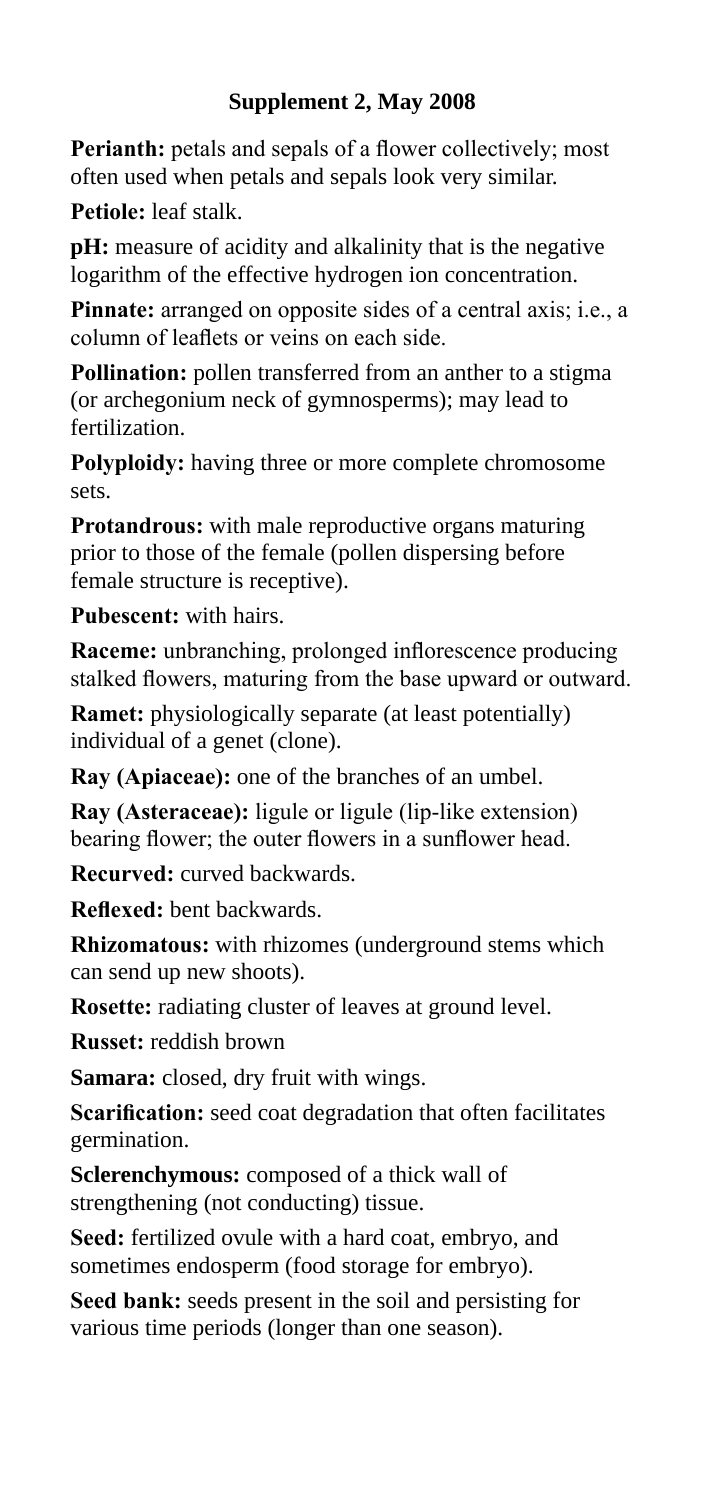**Self-compatible:** capable of fertilizing itself.

**Selfed:** self-fertilized.

**Self-incompatible:** incapable of fertilizing itself.

**Senescence:** life cycle stage from full maturity to death; can be used to describe a whole plant or parts of a plant (such as the leaves).

**Serrate:** toothed with sharp, forward pointing teeth.

**Serrulate:** having sharp, forward pointing teeth on leaf margins.

**Shade intolerant:** grows well or preferentially in high light conditions and less well in low light conditions.

**Shade tolerant:** grows well or preferentially in low light conditions.

**Sheath:** leaf base surrounding the stem.

**Silique:** dry fruit, splitting with each half or valve separating from the other and leaving a central thin septum.

**Simple:** only one, or not divided.

**Spatulate:** spatula-shaped; with rounded, broad top portion and narrowing to the base.

**Specialist:** an organism seeking a specific resource (narrow range), such as in pollination of flowers, herbivory, or frugivory by insects.

**Spike:** unbranched inflorescence with flowers without pedicels (sessile).

**Spikelet:** a small, prolonged spike subtended by two bracts (in grasses and sedges).

**Spring ephemeral:** plants that flower and reproduce before leaf-out in early spring, taking advantage of the higher light levels, and that persist in a resting state during the summer until the following winter, when root tubers begin to elongate.

**Stamen:** male sex organ of a flower that produces pollen; composed of anther and filament.

**Stigma:** part of the pistil (female organ of the flower) that is receptive to pollen.

**Stipule:** one of a pair of basal appendages found at the base of many leaves.

**Stock:** a plant part united with another plant part (the scion) of the same or a different species and supplying mostly underground parts; uniting stocks to scions is grafting.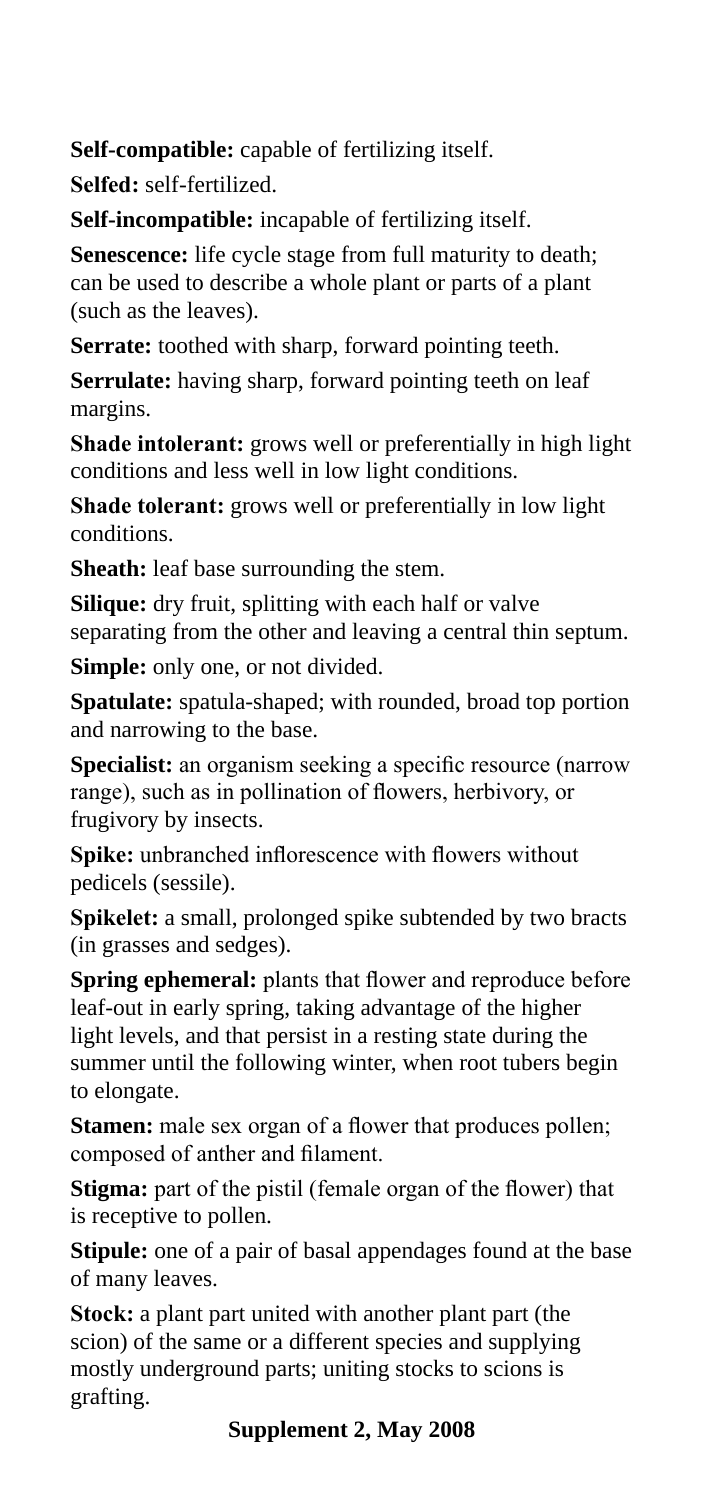#### **Supplement 2, May 2008**

**Stomates:** openings in plant epidermal tissue used for gas exchange in photosynthesis but may also be a source of water loss.

**Stratification:** seed exposure to different (often colder) temperatures to promote germination.

**Successional:** directional pattern of plant community regeneration or colonization; i.e., going from bare ground or old field to young forest (early-successional) to mature forest (late succesional).

**Sucker:** root or stem offshoot emerging from beneath the soil to produce a new plant.

Suture: the line or seam where a mature fruit splits.

**Tendril:** modified leaf in the form of a narrow, coiling structure, providing climbing support for a plant.

**Tetraploid:** having 4 complete chromosome sets; 4n.

**Translocate:** to transport over a long-distance water, minerals, or food within one individual or among ramets (individuals) of a clone.

**Truncate:** straight or flat-based as if cut off.

**Tuber:** in the case of lesser celandine, a tuberous root; true definition is the thickened part of a rhizome (underground stem) serving in food storage and possibly reproduction.

**Umbel:** flowers of a flat-topped or rounded inflorescence with equal length pedicles arising from a single point.

**Variety:** in the taxonomic hierarchy, a lower than species division being either equivalent to subspecies level or less; naturally formed (not cultivated).

**Vegetative:** propagation using asexual means; nonreproductive plant parts.

**Venation:** vein pattern found in leaves.

**Vesicular-arbuscular mycorrhizae (VAM):** an association (often mutualistic) between a fungus and a plant root in which the fungus enters the host cells and may also extend widely into the surrounding soil; fungus benefits by using plant photosynthates; plant benefits because the fungus increases uptake of nutrients, like phosphorus.

**Viability:** possibility of survival (i.e., of a seed to form a plant).

**Xeric:** dry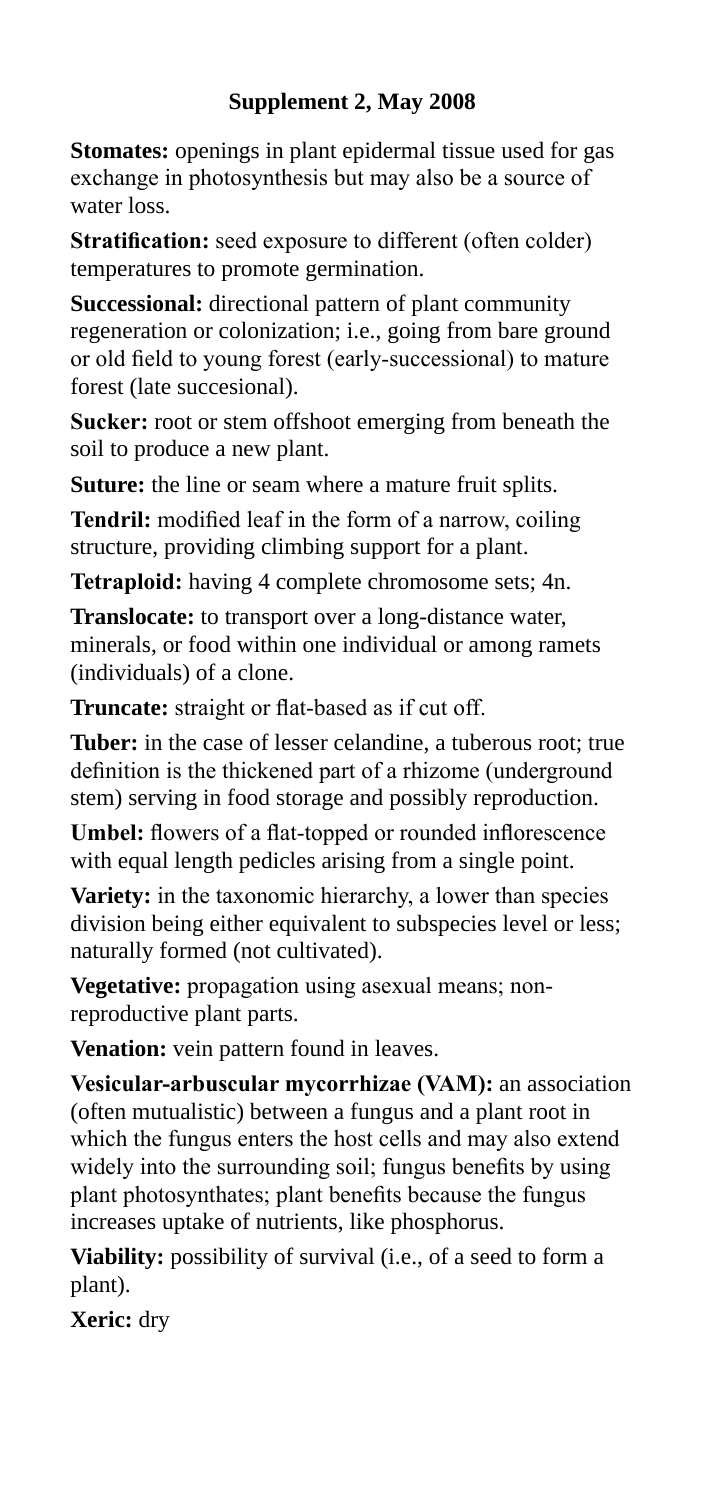## **Invasive Plants Field and Reference Guide:**

An Ecological Perspective of Plant Invaders of Forests and Woodlands

**NA-TP-05-04** 

## *Citations and Photograph Information Section*

Aphabetized by Habit and Species Latin Name

## **Cynthia D. Huebner 1,2 with Cassandra Olson 3 and Heather C. Smith 2**

1 Author for Correspondence (chuebner@fs.fed.us)

- 2 USDA Forest Service Northern Research Station Morgantown, WV 26505
- 3 USDA Forest Service Forest Inventory and Analysis Northern Research Station St. Paul, MN 55108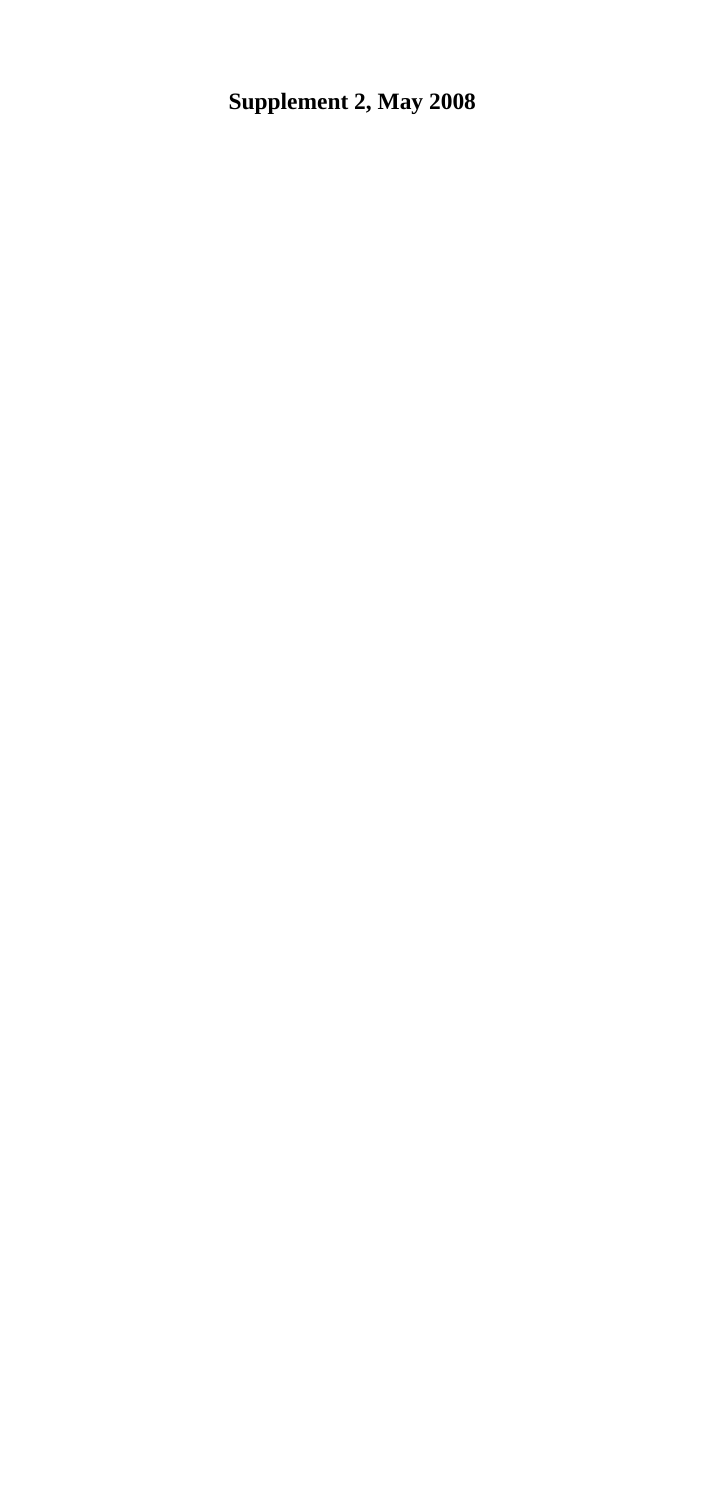#### *Imperata cylindrica* **(Cogongrass) Text Citations:**

- **1.** Ayeni, A.O. and W.B. Duke. 1985. The influence of rhizome features on subsequent regenerative capacity in speargrass (*Imperata cylindrica* (L.) Beauv.). Agriculture, Ecosystems and Environment 13: 309-317.
- **2.** Brewer, J.S. and S.P. Cralle. 2003. Phosphorus addition reduces invasion of a longleaf pine savanna (Southeastern USA) by a nonindigenous grass (*Imperata cylindrica*). Plant Ecology 167: 237-245.
- **3.** Brickell, C. and J.D. Zuk, eds. 1997. A-Z encyclopedia of garden plants. D.K. Publishing, Inc. New York, 1095 p.
- **4.** Chikoye, D. and F. Ekeleme. 2001. Weed flora and soil seedbanks in fields dominated by *Imperata cylindrica* in the moist savannah of West Africa. Weed Research 41: 475-490.
- **5.** Ding, G., Y.C. Song, J.R. Chen, C. Xu, H.M. Ge, X.T. Wang, R.X. Tan. 2006. Chaetoglobosin U, a cytochalasan alkaloid from endophytic *Chaetomium globosum*  IFB-E019. Journal of Natural Products 69: 302-304.
- **6.** Dozier, H., J.F. Gaffney, S.K. McDonald, E.R.R.L. Johnson, D.G. Shilling. 1998. Cogongrass in the United States: history, ecology, impacts, and management. Weed Technology 12(4): 737-743.
- **7**. Gleason, H.A. and A. Cronquist. 1993. Manual of vascular plants of Northeastern United States and adjacent Canada, 2nd ed. The New York Botanical Garden. Bronx, NY. 910 p.
- **8.** Holly, D.C. and G.N. Ervin. 2006. Characterization and quantitative assessment of interspecific and intraspecific penetration of below-ground vegetation by cogongrass (*Imperata cylindrica* (L.) Beauv.) rhizomes. Weed Biology and Management 6: 120-123.
- **9.** Holm, L.G., D.L. Pucknett, J.B. Pancho, and J.P. Herberger. 1977. The world's worst weeds distribution and biology. University Press of Hawaii, Honolulu, 609 p.
- **10.** King, S.E. and J.B. Grace. 2000. The effects of gap size and disturbance type on invasion of wet pine savanna by cogongrass, *Imperata cylindrica* (Poaceae). American Journal of Botany 87(9): 1279-1286.
- **11.** Koger, C.H. and C.T. Bryson. 2004. Effect of cogongrass (*Imperata cylindrica*) extracts on germination and seedling growth of selected grass and broadleaf species. Weed Technology 18: 236-242.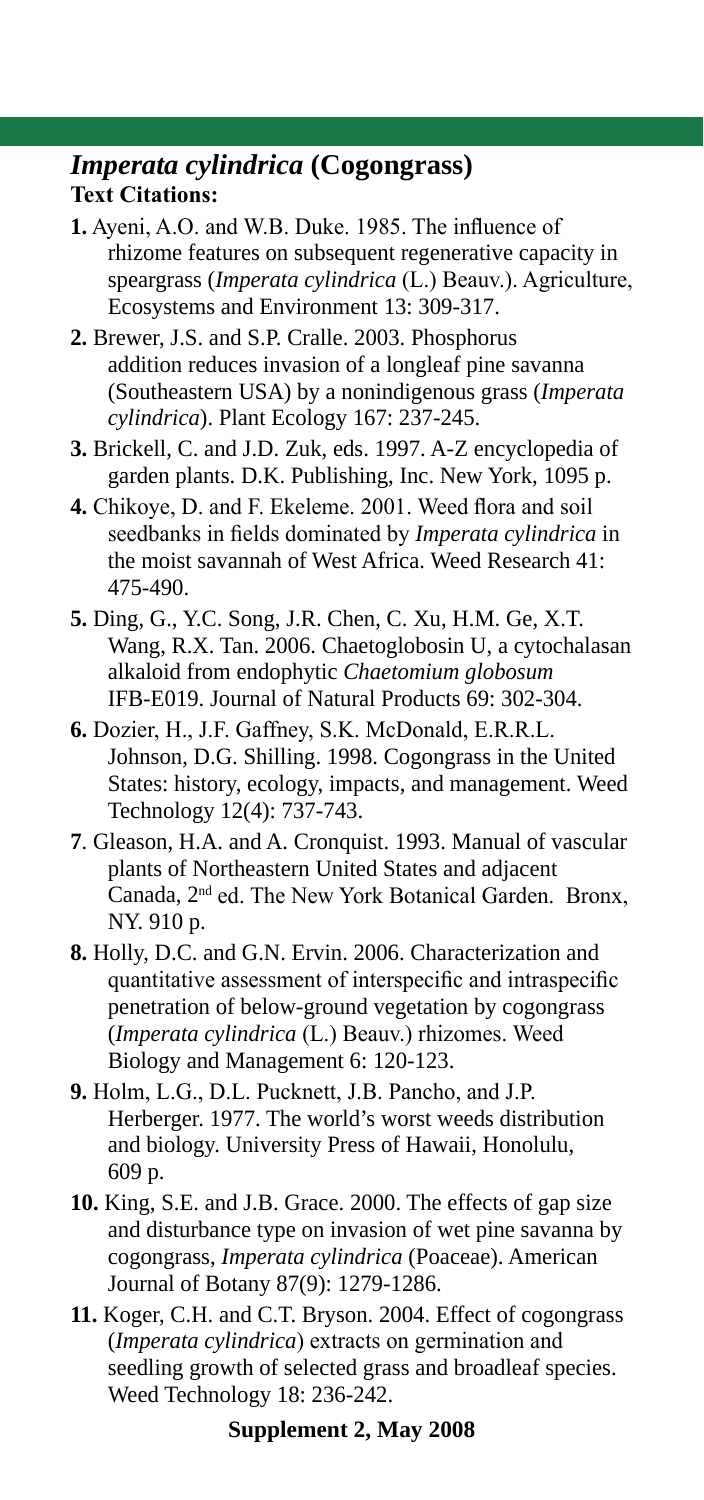- **12.** MacDonald, G.E. 2004. Cogongrass (*Imperata cylindrica*)—biology, ecology, and management. Critical Reviews in Plant Sciences 23(5): 367-380.
- **13.** Martin, T. and B. Pleasant, eds. 2002. Care-free plants: a guide to growing the 200 hardiest low-maintenance, long-living beauties. Reader's Digest Association, Inc. Pleasantville, New York. 352 p.
- **14.** Otsamo, A. 2002. Early effects of four fast-growing tree species and their planting density on ground vegetation in *Imperata* grasslands. New Forests 23: 1-17.
- **15.** Peet, N.B., A.R. Watkinson, D.J. Bell, and U.R. Sharma. 1999. The conservation management of *Imperata cylindrica* grassland in Nepal with fire and cutting: an experimental approach. Journal of Applied Ecology 36: 374-387.
- **16.** Saxena, K.G. and P.S. Ramakrishnan. 1983. Growth and allocation strategies of some perennial weeds of slash and burn agriculture (Jhum) in northeastern India. Canadian Journal of Botany 61(4): 1300-1306.
- **17.** Still, S.M. 1994. Manual of herbaceous ornamental plants, 4<sup>th</sup> ed. Stipes Publishing, L.L.C., Champaign, IL. 814 p.
- **18.** Tominaga, T. 2003. Growth of seedlings and plants from rhizome pieces of cogongrass (*Imperata cylindrica* (L.) Beauv.). Weed Biology and Management 3: 193-195.
- **19.** Yoon, J.S., M.K. Lee, S.H. Sung, and Y.C. Kim. 2006. Neuroprotective 2-(2-Phenylethyl)chromones of *Imperata cylindrica*. Journal of Natural Products 69: 290-291.

#### **Photograph Information:**

Plants (photographer: Jeffrey W. Lotz, Florida Department of Agriculture and Consumer Services); leaf blade showing offset midrib and scabrous margins (photographer: L.M. Marsh, Florida Department of Agriculture and Consumer Services); leaf sheath and ligule (photographer: Chris Evans, University of Georgia); young inflorescence (photographer: Charles T. Bryson, USDA Agricultural Research Service); mature inflorescence with seed dispersing (photographer: John D. Byrd, Mississippi State University). Photographs reproduced from www.forestryimages.org.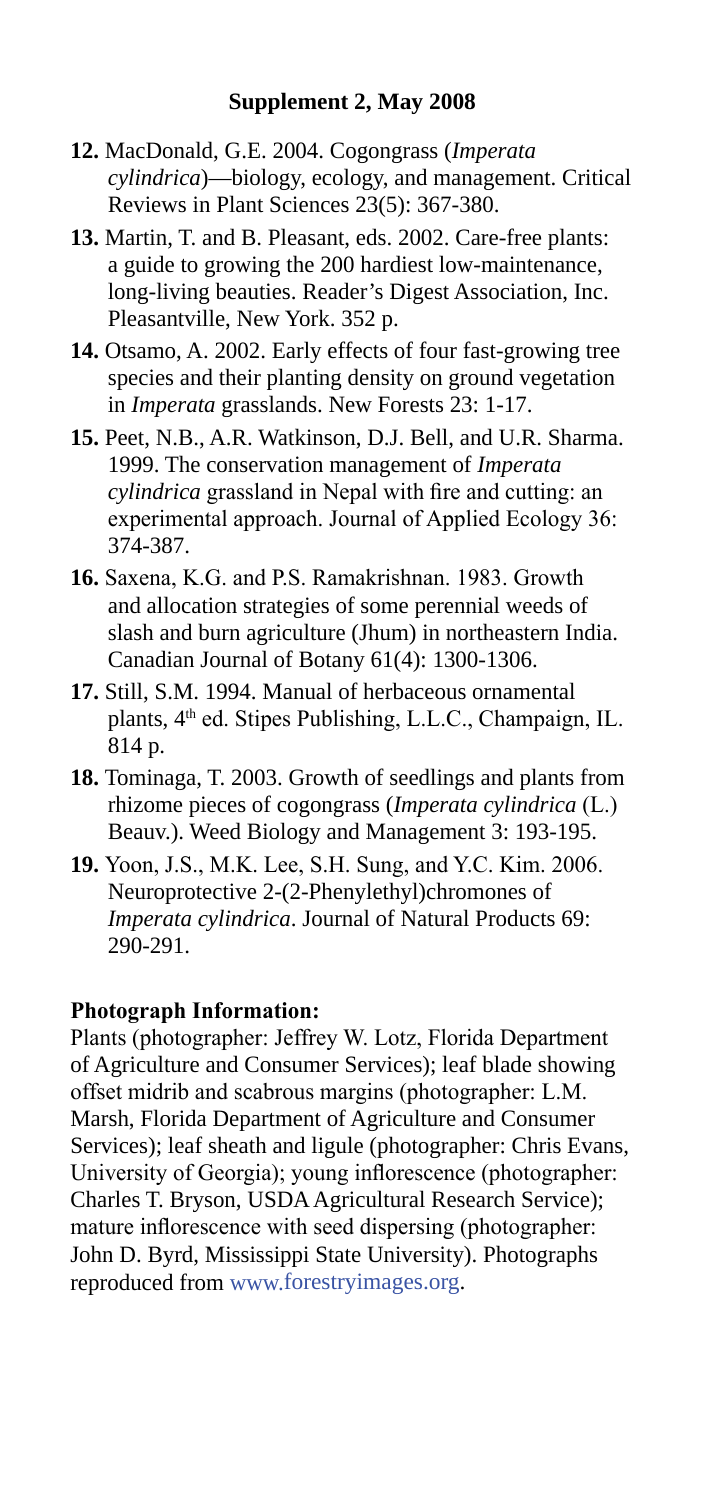#### *Akebia quinata* **(Chocolate vine) Text Citations:**

- **1.** Brickell, C. and J.D. Zuk, eds. 1997. A-Z encyclopedia of garden plants. D.K. Publishing, Inc. New York. 1095 p.
- **2.** Dirr, M.A. 1998. Manual of woody landscape plants,  $5<sup>th</sup>$ ed. Stipes Publishing LLC. Champaign, IL. 1187 p.
- **3.** Dirr, M.A. 2003. Dirr's hardy trees and shrubs: an illustrated encyclopedia. Timber Press, Portland, OR. 493 p.
- **4.** Garibaldi, A., D. Bertetti, and M.L. Gullino. 2004. First report of powdery mildew (*Oidium* sp.) on *Akebia quinata* in Italy. Plant Disease 88(6): 682.
- **5.** Gleason, H.A. and A. Cronquist. 1993. Manual of vascular plants of Northeastern United States and adjacent Canada, 2nd ed. The New York Botanical Garden. Bronx, NY. 910 p.
- **6.** Kawagoe, T. and N. Suzuki. 2002. Floral sexual dimorphism and flower choice by pollinators in a nectorless monoecious vine *Akebia quinata*  (Lardizabalaceae). Ecological Research 17: 295-303.
- **7.** Kawagoe, T. and N. Suzuki. 2003. Flower-size dimorphism avoids geitonogamous pollination in a nectarless monoecious plant *Akebia quinata*. International Journal of Plant Science 164(6): 893-897.
- **8.** Kawagoe, T. and N. Suzuki. 2005. Self-pollen on a stigma interferes with outcrossed seed production in a self-incompatible monoecious plant, *Akebia quinata*  (Lardizabalaceae). Functional Ecology 19: 49-54.
- **9.** Nakanishi, H. 1988. Myrmecochores in warm-temperate zone of Japan. Japanese Journal of Ecology 38(2): 169-176.
- **10.** Rhoades, A.F. and T.A. Block. 2000. The plants of Pennsylvania. University of Pennsylvania Press. Philadelphia, PA. 1061 p.
- **11.** Smittle, D. ed. 2002. Care-free plants: a guide to growing the 200 hardiest low-maintenance, longliving beauties. The Reader's Digest Association. Pleasantville, NY. 352 p.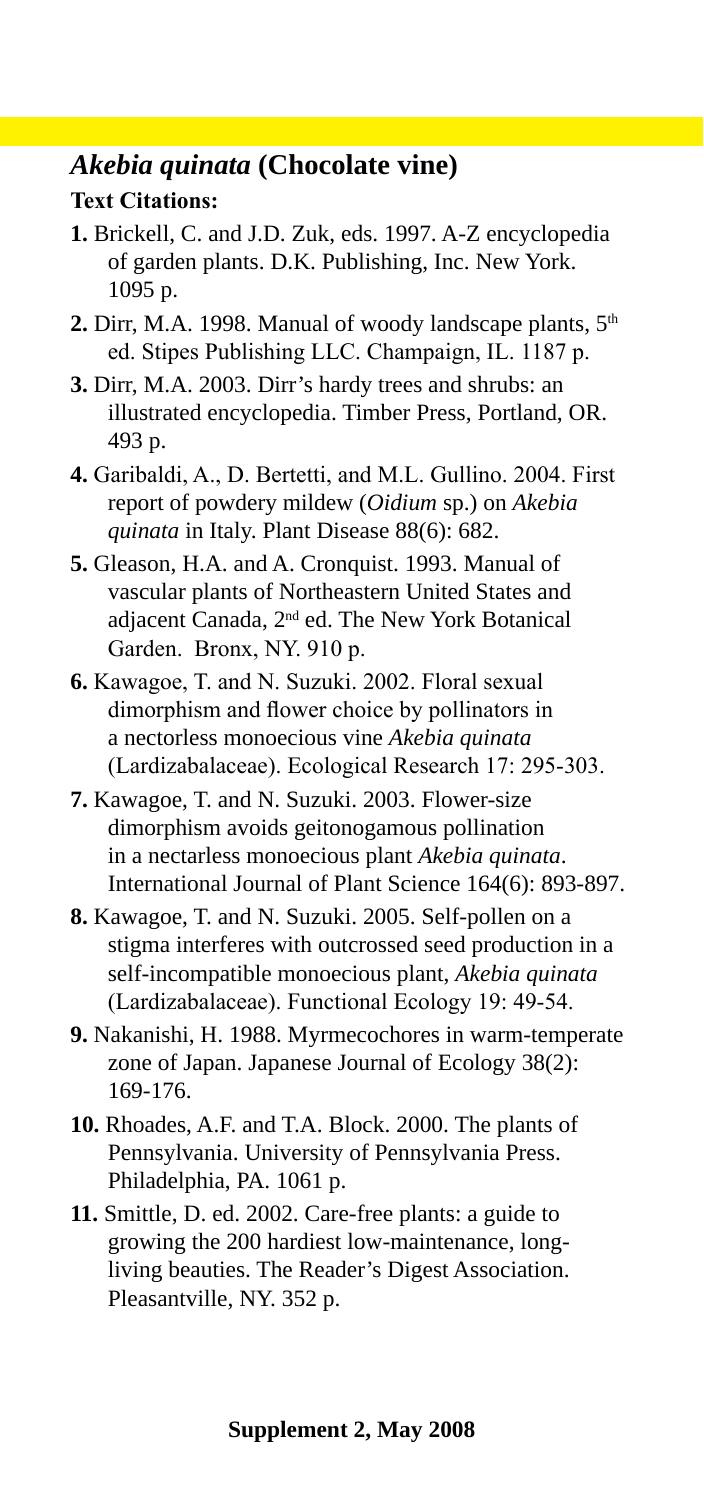#### **Supplement 2, May 2008**

#### **Photograph Information:**

Leaves (photographer: Glenn Kopp, Missouri Botanical Garden PlantFinder) used by permission; www.mobot.org/gardeninghelp/plantfinder/ ; flowers (photographer: Martin Fletcher, California Gardens; www.californiagardens.com), used by permission; close-up of female flower (photographer: Daniel Mosquin, Botany Photo of the Day, University of British Columbia) www.ubcbotanicalgarden.org/potd/2005/04/akebiaquinata\_1.php used by permission; fruit (photographer: Daniel Mosquin, Botany Photo of the Day, University of British Columbia) www.ubcbotanicalgarden.org/ potd/2005/09/akebia-quinata\_2.php, used by permission.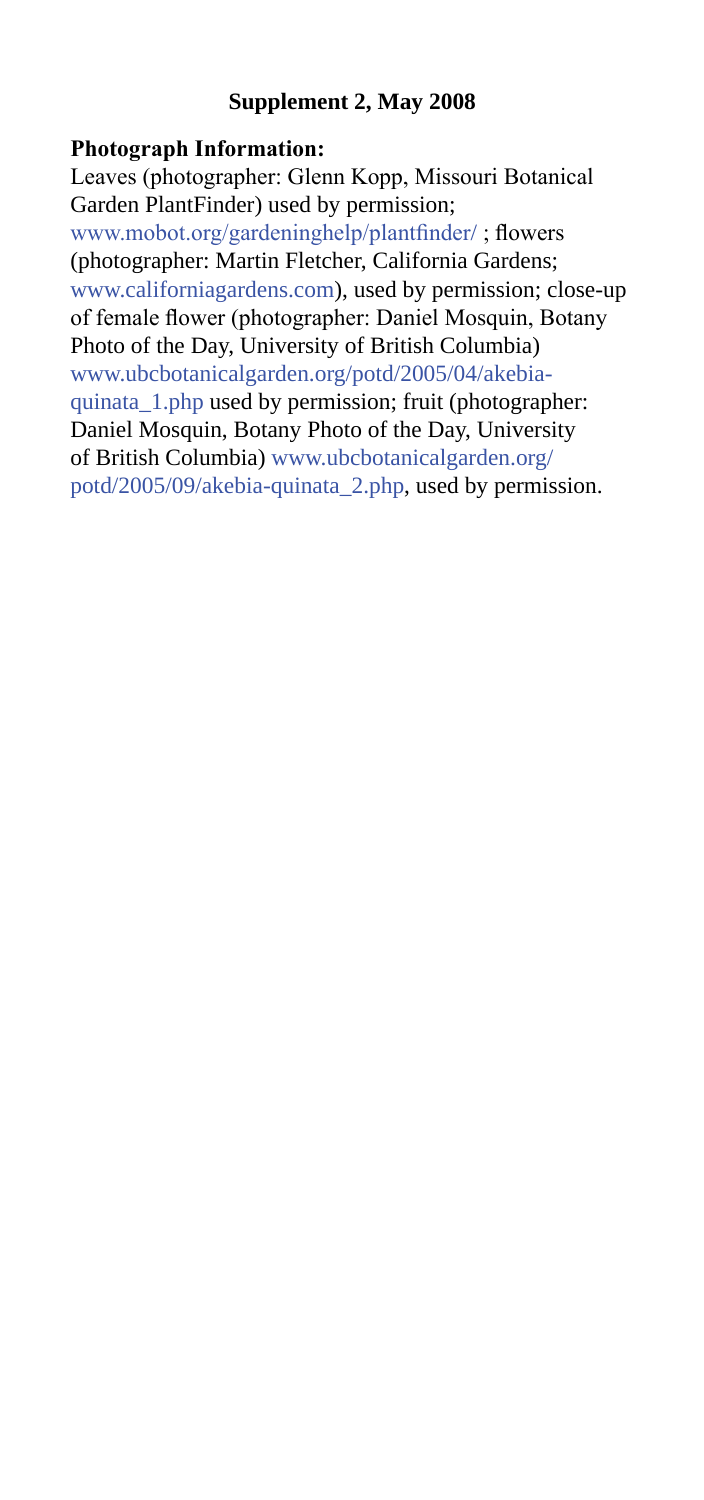#### *Vinca minor* **(Common periwinkle) Text Citations:**

- **1.** Adams, W.W., III, B. Demmig-Adams, T.N. Rosenstiel, and V. Ebbert. 2001. Dependence of photosynthesis and energy dissipation activity upon growth form and light environment during the winter. Photosynthesis Research 67: 51-62.
- **2.** Demmig-Adams, B. and W.W. Adams, III. 1996. The role of xanthophylls cycle carotenoids in the protection of photosynthesis. Trends in Plant Science Reviews 1(1):21-26.
- **3.** Demmig-Adams, B. 1998. Survey of thermal dissipation and pigment composition in sun and shade leaves. Plant Cell Physiology 39(5): 474-482.
- **4.** Detzel, A. and M.Wink. 1993. Attraction, deterrence or intoxication of bees (*Apis mellifera*) by plant allelochemicals. Chemoecology 4(1): 8-18.
- **5.** Dirr, M.A. 1998. Manual of woody landscape plants,  $5<sup>th</sup>$ ed. Stipes Publishing LLC. Champaign, IL. 1187 p.
- **6.** Fernald, M.L. 1970. Gray's manual of botany, 8<sup>th</sup> ed. D. Van Nostrand Company. New York. 1632 p.
- **7.** Gleason, H.A. and A. Cronquist. 1993. Manual of vascular plants of Northeastern United States and adjacent Canada, 2nd ed. The New York Botanical Garden. Bronx, NY. 910 p.
- **8.** Grashof-Bokdam, C.J. and W. Geertsema. 1998. The effect of isolation and history on colonization patterns of plant species in secondary woodland. Journal of Biogeography 25: 837-846.
- **9.** Honnay, O., M. Hermy, and P. Coppin. 1999. Impact of habitat quality on forest plant species colonization. Forest Ecology and Management 115: 157-170.
- **10.** Huner, N.P.A., M. Krol, J.P. Williams, and E. Maissan. 1988. Overwintering periwinkle (*Vinca minor* L.) exhibits increased photosystem I activity. Plant Physiology 87: 721-726.
- **11.** Kurz, D. 1997. Shrubs and woody vines of Missouri. Missouri Department of Conservation. Jefferson City, MO. 387 p.
- **12.** Rayner, M.C. 1926. Mycorrhiza Chapter VII. New Phytologist 25(4): 248-263.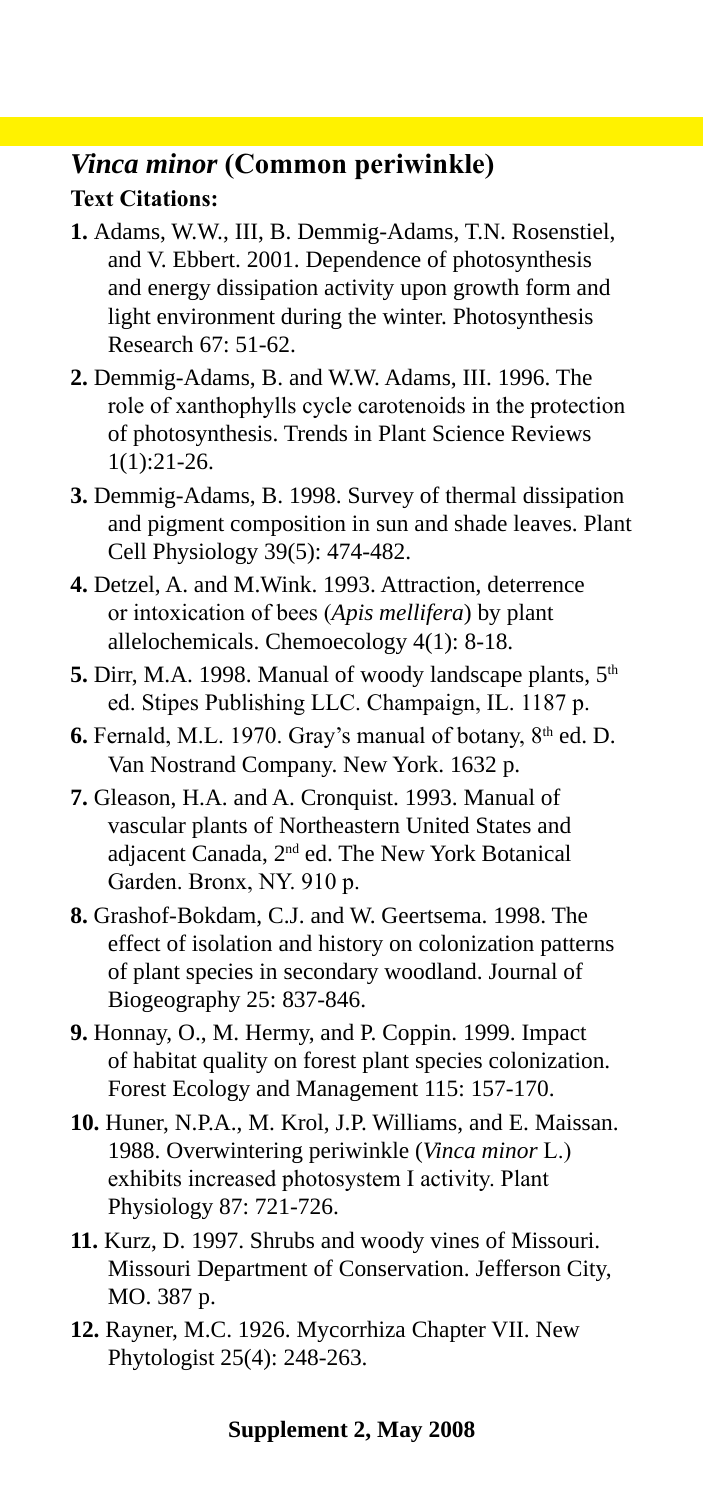- **13.** Rhoades, A.F. and T.A. Block. 2000. The plants of Pennsylvania. University of Pennsylvania Press. Philadelphia, PA. 1061 p.
- **14.** Schulz, K. and C. Thelen. 2000. Impact and control of *Vinca minor* L. in an Illinois Forest Preserve (USA). Natural Areas Journal 20(2): 189-196.
- **15.** Smittle, D. ed. 2002. Care-free plants: a guide to growing the 200 hardiest low-maintenance, longliving beauties. The Reader's Digest Association. Pleasantville, NY. 352 p.
- **16.** Sotala, D.J. and C.M. Kirkpatrick. 1973. Foods of white-tailed deer, *Odocoileus virginianus*, in Martin County, Indiana. American Midland Naturalist 89(2): 281-286.
- **17.** Tanaka, N., M. Takao, and T. Matsumoto. 1995. Vincamine production in multiple shoot culture derived from hairy roots of *Vinca minor*. Plant Cell, Tissue and Organ Culture 41: 61-64.

#### **Photograph Information:**

Leaves (photographer: Chris Evans, University of Georgia); leaves and flowers (photographer: Dan Tenaglia, Missouriplants.com) ; flower (photographer: Dan Tenaglia, Missouriplants.com). Photographs reproduced from www. forestryimages.org.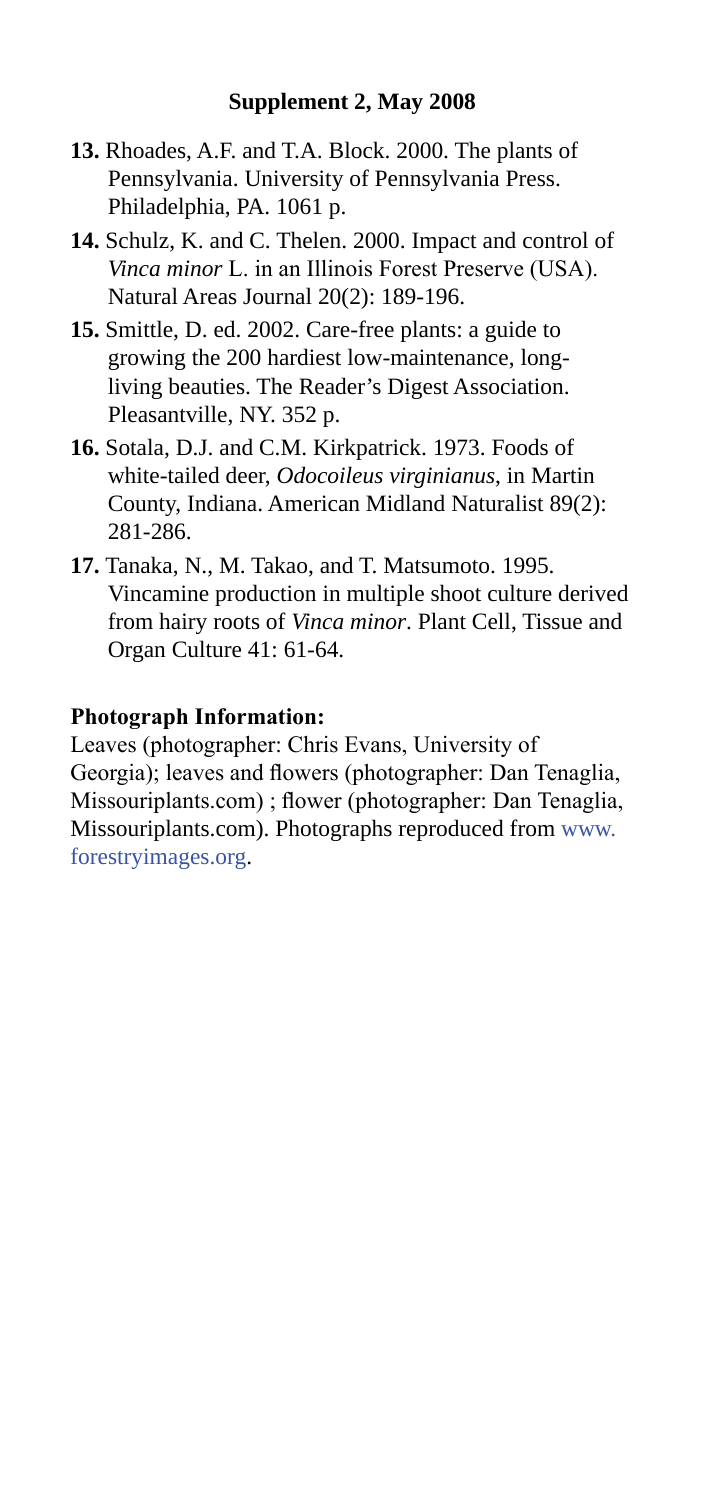#### *Ligustrum sinense* **(Chinese privet) Text Citations:**

- **1.** Baskin, C.C. and J.M. Baskin. 2001. Seeds: ecology, biogeography, and evolution of dormancy and germination. Academic Press. San Diego, CA. 666 p.
- **2.** Brown, C.E. and S.R. Pezeshki. 2000. A study on waterlogging as a potential tool to control *Ligustrum sinense* populations in western Tennessee. Wetlands 20(3): 429-437.
- **3.** Butz Huryn, V.M. and H. Moller. 1995. An assessment of the contribution of honey bees (*Apis mellifera*) to weed reproduction in New Zealand protected natural areas. New Zealand Journal of Ecology 19(2): 111-122.
- 4. Dirr, M.A. 1998. Manual of woody landscape plants, 5<sup>th</sup> ed. Stipes Publishing LLC. Champaign, IL. 1187 p.
- **5.** Dirr, M.A. 2002. Dirr's trees and shrubs for warm climates: an illustrated encyclopedia. Timber Press, Portland, OR. 446 p.
- **6.** Gleason, H.A. and A. Cronquist. 1993. Manual of vascular plants of Northeastern United States and adjacent Canada, 2nd ed. The New York Botanical Garden. Bronx, NY. 910 p.
- **7.** Morris, L.L., J.L. Walck, and S.N. Hidayati. 2002. Growth and reproduction of the invasive *Ligustrum sinense* and native *Forestiera ligustrina* (Oleaceae): implications for the invasion and persistence of a nonnative shrub. International Journal of Plant Science 163(6): 1001-1010.
- **8.** Panetta, F.D. 2000. Fates of fruits and seeds of *Ligustrum lucidum* W.T. Ait. and *L. sinense* Lour. maintained under natural rainfall or irrigation. Australian Journal of Botany 48(6): 701-705.
- **9.** Rhoades, A.F. and T.A. Block. 2000. The plants of Pennsylvania. University of Pennsylvania Press. Philadelphia, PA. 1061 p.
- **10.** Stromayer, K.A.K., R.J. Warren, A.S. Johnson, P.E. Hale, C.L. Rogers, and C.L. Tucker. 1998. Chinese privet and the feeding ecology of white-tailed deer: the role of an exotic plant. Journal of Wildlife Management 62(4): 1321-1329.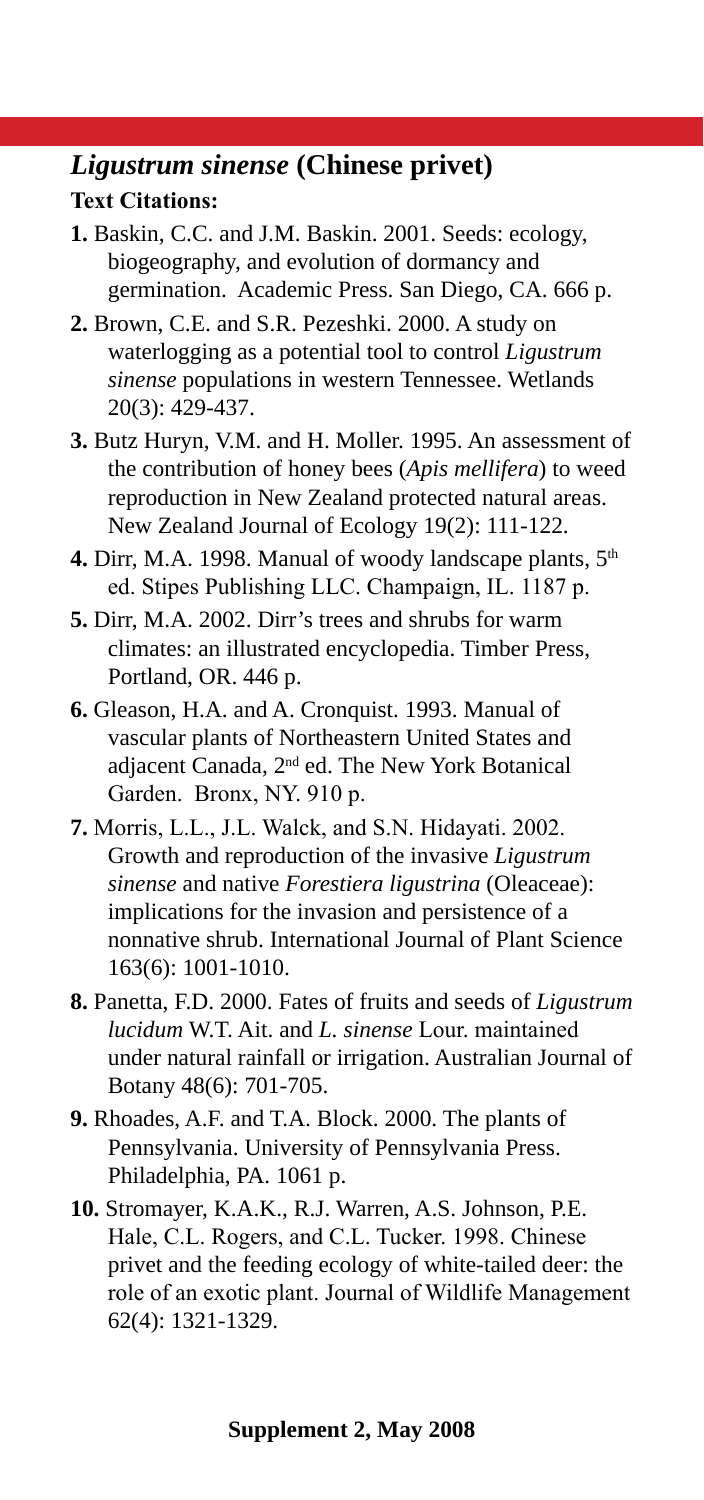- **11.** Westoby, M., J. Dalby, L. Acton-Adams. 1983. Fruit production by two species of privet, *Ligustrum sinense*  Lour. and *L. lucidum* W.T. Ait., in Sydney. Australian Weeds 2(4): 127-129.
- **12.** Williams, P.A., B.J. Karl, P. Bannister, and W.G. Lee. 2000. Small mammals as potential seed dispersers in New Zealand. Australian Ecology 25: 523-532.
- **13.** Williams, P.A. and B.J. Karl. 1996. Fleshy fruits of indigenous and adventive plants in the diet of birds in forest remnants, Nelson, New Zealand. New Zealand Journal of Ecology 20(2): 127-145.

#### **Photograph Information:**

Leaves (photographer: Troy Evans); flowers (photographer: James R. Allison, Georgia Department of Natural Resources); fruit (photographer: James H. Miller, USDA Forest Service). Photographs reproduced from www.forestryimages.org.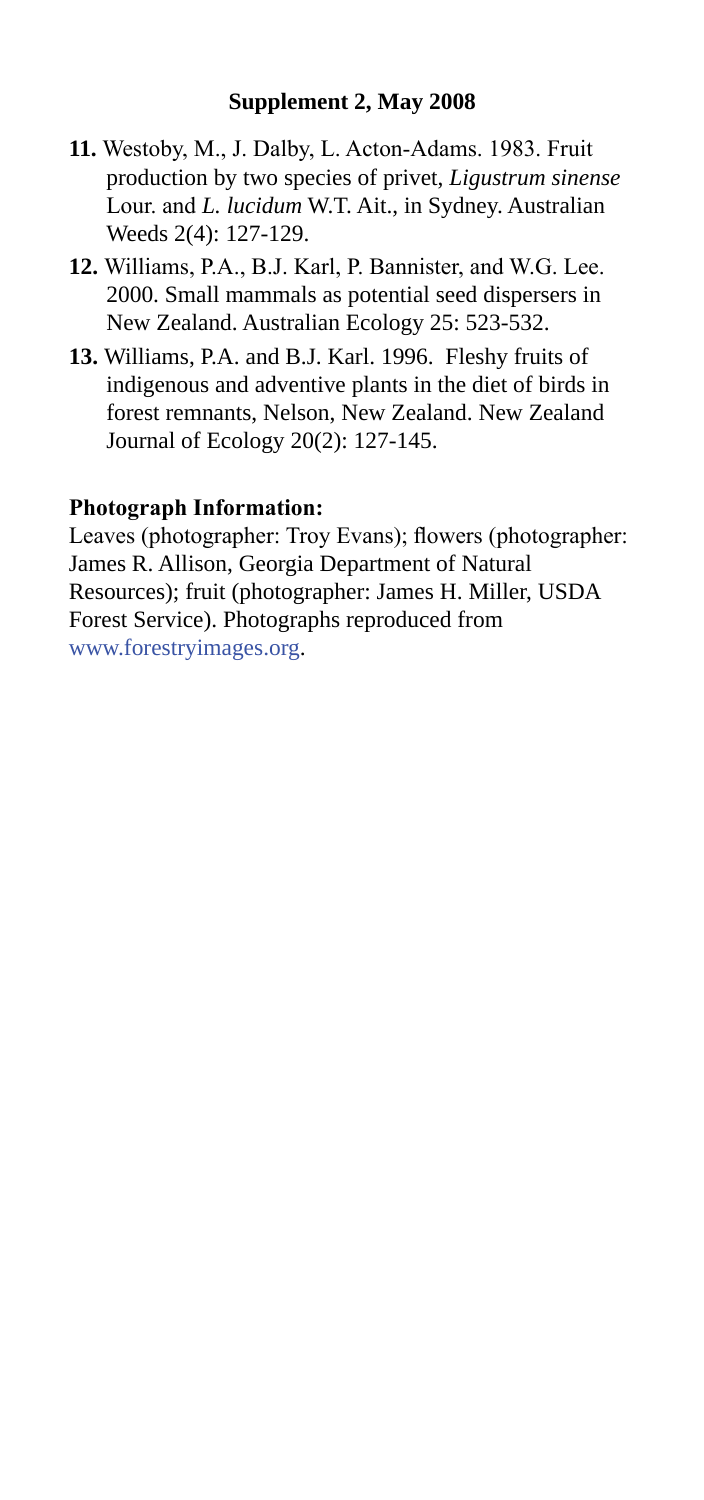#### *Pyrus calleryana* **(Callery pear) Text Citations:**

- **1.** Bell, R.L. and R.H. Zimmerman. 1990. Combining ability analysis of juvenile period in pear. HortScience 25(11): 1425-1427.
- **2.** Challisce, J.S. and A.H. Williams. 1968. Phenolic compounds of the genus *Pyrus*. I. The occurrence of flavones and phenolic acid derivatives of 3,4-dihydroxybenzyl alcohol in *Pyrus calleryana*. Phytochemistry 7(1): 119-130.
- **3.** Culley, T.M. and N. Hardiman. 2007. The beginning of a new invasive plant: a history of the ornamental Callery pear in the United States. BioScience 57(11): 956-964.
- 4. Dirr, M.A. 1998. Manual of woody landscape plants, 5<sup>th</sup> ed. Stipes Publishing LLC. Champaign, IL. 1187 p.
- **5.** Dirr, M.A. 2003. Dirr's hardy trees and shrubs: an illustrated encyclopedia. Timber Press, Portland, OR. 493 p.
- **6.** Galvin, M.F. 1999. A methodology for assessing and managing biodiversity in street tree populations: a case study. Journal of Arboriculture 25(3): 124-128.
- **7.** Gerhold, H.D. 2000. Callery pear cultivars tested as street trees: second report. Journal of Arboriculture  $26(1): 5-59.$
- **8.** Gleason, H.A. and A. Cronquist. 1993. Manual of vascular plants of Northeastern United States and adjacent Canada, 2nd ed. The New York Botanical Garden. Bronx, NY. 910 p.
- **9.** Keathley, C.P., D.A. Potter, R.L. Houtz. 1999. Freezingaltered palatability of Bradford pear to Japanese beetle: evidence for decompartmentalization and enzymatic degradation of feeding deterrents. Entomologia Experimentalis et Applicata 90: 49-59.
- **10.** Kuser, J.E., G. Robinson, and N. Polanin. 2001. Fouryear evaluation of five cultivars of *Pyrus calleryana*. Journal of Arboriculture 27(2): 89-91.
- **11.** Morewood, W.D., K. Hoover, P.R. Neiner, J.R. McNeil, and J.C. Sellmer. 2004. Host tree resistance against the polyphagous wood-boring beetle (*Anoplophora glabripennis*). Entomologia Experimentalis et Applicata 110: 79-86.